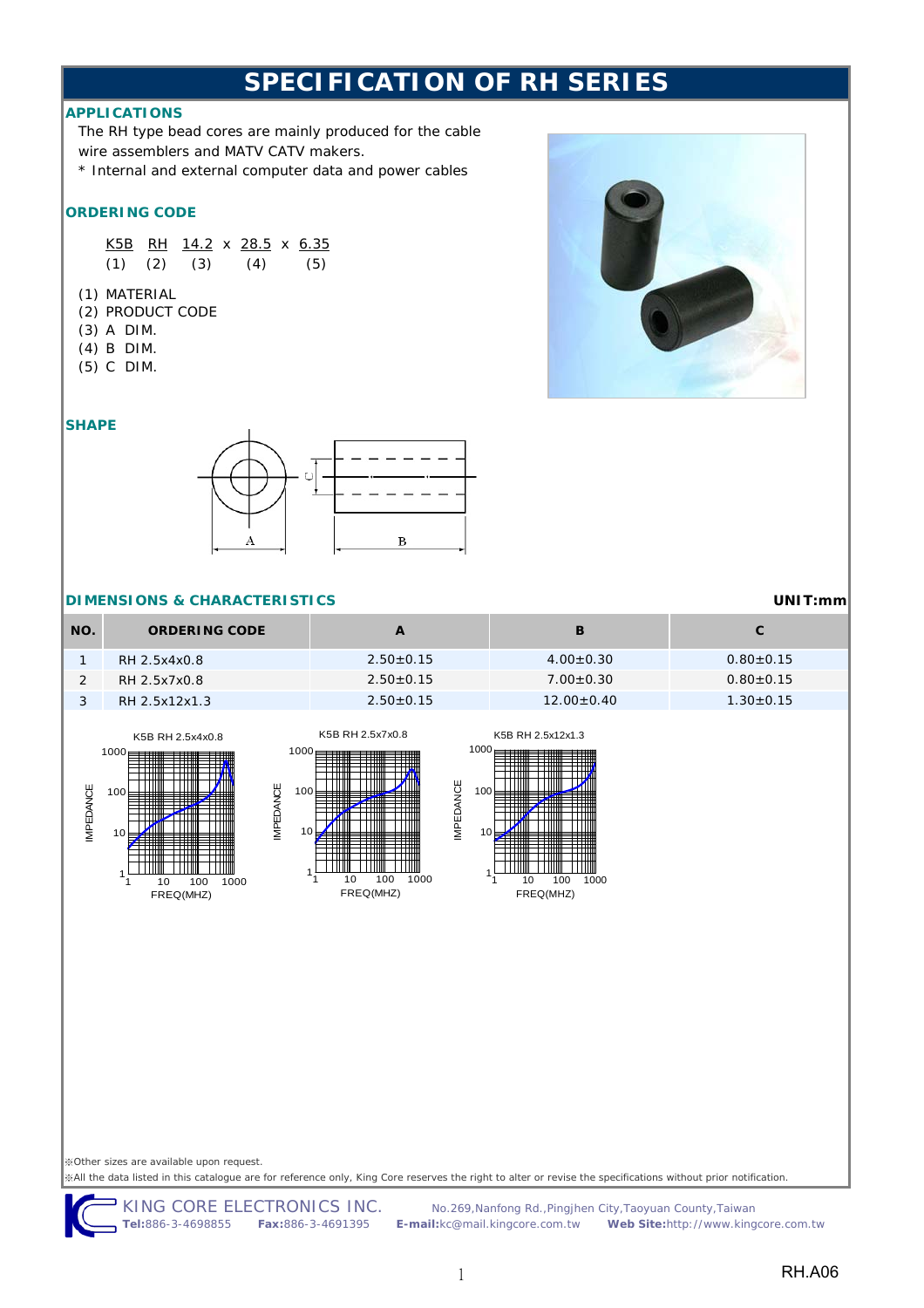|     | <b>SPECIFICATION OF RH SERIES</b> |                 |                  |                 |  |
|-----|-----------------------------------|-----------------|------------------|-----------------|--|
| NO. | <b>ORDERING CODE</b>              | A               | В                | С               |  |
| 4   | <b>RH 3x3x1</b>                   | $3.00 \pm 0.15$ | $3.00 \pm 0.20$  | $1.00 \pm 0.15$ |  |
| 5   | RH 3x3x1.2                        | $3.00 \pm 0.15$ | $3.00 \pm 0.20$  | $1.20 \pm 0.15$ |  |
| 6   | <b>RH 3x4x1</b>                   | $3.00 \pm 0.15$ | $4.00 \pm 0.30$  | $1.00 \pm 0.15$ |  |
| 7   | <b>RH 3x6x1</b>                   | $3.00 \pm 0.15$ | $6.00 \pm 0.30$  | $1.00 \pm 0.15$ |  |
| 8   | RH 3.4x11.2x1.1                   | $3.40 \pm 0.15$ | $11.20 \pm 0.40$ | $1.10 \pm 0.15$ |  |
| 9   | RH 3.5x3.5x0.8                    | $3.50 \pm 0.15$ | $3.50 \pm 0.20$  | $0.80 \pm 0.15$ |  |
| 10  | RH 3.5x3.5x1.2                    | $3.50 \pm 0.15$ | $3.50 \pm 0.20$  | $1.20 \pm 0.15$ |  |
| 11  | RH 3.5x3.5x1.7                    | $3.50 \pm 0.15$ | $3.50 \pm 0.20$  | $1.70 \pm 0.15$ |  |
| 12  | RH 3.5x3.5x1.8                    | $3.50 \pm 0.15$ | $3.50 \pm 0.20$  | $1.80 \pm 0.15$ |  |
| 13  | RH 3.5x4x1                        | $3.50\pm0.15$   | $4.00 \pm 0.30$  | $1.00 \pm 0.15$ |  |
| 14  | RH 3.5x4x1.2                      | $3.50 \pm 0.15$ | $4.00 \pm 0.30$  | $1.20 \pm 0.15$ |  |
| 15  | RH 3.5x4x1.3                      | $3.50 \pm 0.15$ | $4.00 \pm 0.30$  | $1.30 \pm 0.15$ |  |
| 16  | RH 3.5x4x1.5                      | $3.50 \pm 0.15$ | $4.00 \pm 0.30$  | $1.50 \pm 0.15$ |  |
| 17  | RH 3.5x4.5x0.8                    | $3.50 \pm 0.15$ | $4.50 \pm 0.30$  | $0.80 \pm 0.15$ |  |
| 18  | RH 3.5x4.7x0.8                    | $3.50 \pm 0.15$ | $4.70 \pm 0.30$  | $0.80{\pm}0.15$ |  |
| 19  | RH 3.5x5x0.8                      | $3.50 \pm 0.15$ | $5.00 \pm 0.30$  | $0.80 \pm 0.15$ |  |
| 20  | RH 3.5x5x1.2                      | $3.50 \pm 0.15$ | $5.00 \pm 0.30$  | $1.20 \pm 0.15$ |  |
| 21  | RH 3.5x5x1.3                      | $3.50 \pm 0.15$ | $5.00 \pm 0.30$  | $1.30 \pm 0.15$ |  |
| 22  | RH 3.5x5x1.5                      | $3.50 \pm 0.15$ | $5.00 \pm 0.30$  | $1.50 \pm 0.15$ |  |
| 23  | RH 3.5x5x1.8                      | $3.50 \pm 0.15$ | $5.00 \pm 0.30$  | $1.80 \pm 0.15$ |  |
| 24  | RH 3.5x6x0.8                      | $3.50 \pm 0.15$ | $6.00 \pm 0.30$  | $0.80 \pm 0.15$ |  |
| 25  | RH 3.5x6x1                        | $3.50 \pm 0.15$ | $6.00 \pm 0.30$  | $1.00 \pm 0.15$ |  |
| 26  | RH 3.5x6x1.2                      | $3.50 \pm 0.15$ | $6.00 \pm 0.30$  | $1.20 \pm 0.15$ |  |
| 27  | RH 3.5x6x1.3                      | $3.50 \pm 0.15$ | $6.00 \pm 0.30$  | $1.30 \pm 0.15$ |  |
| 28  | RH 3.5x6x1.5                      | $3.50 \pm 0.15$ | $6.00 \pm 0.30$  | $1.50 \pm 0.15$ |  |
| 29  | RH 3.5x6x1.8                      | $3.50 \pm 0.15$ | $6.00 \pm 0.30$  | $1.80 \pm 0.15$ |  |
| 30  | RH 3.5x7x1.2                      | $3.50 \pm 0.15$ | $7.00 \pm 0.30$  | $1.20 \pm 0.15$ |  |
| 31  | RH 3.5x7.5x0.8                    | $3.50 \pm 0.15$ | $7.50 \pm 0.30$  | $0.80 \pm 0.15$ |  |
| 32  | RH 3.5x8x0.8                      | $3.50 \pm 0.15$ | $8.00 \pm 0.30$  | $0.80 \pm 0.15$ |  |
| 33  | RH 3.5x8x1                        | $3.50 \pm 0.15$ | $8.00 \pm 0.30$  | $1.00 \pm 0.15$ |  |
| 34  | RH 3.5x9x0.8                      | $3.50 \pm 0.15$ | $9.00 \pm 0.30$  | $0.80 \pm 0.15$ |  |
| 35  | RH 3.5x9x1.3                      | $3.50 \pm 0.15$ | $9.00 \pm 0.30$  | $1.30 \pm 0.15$ |  |
| 36  | RH 3.5x9.5x0.8                    | $3.50 \pm 0.15$ | $9.50 \pm 0.30$  | $0.80 + 0.15$   |  |
| 37  | RH 3.5x14x0.8                     | $3.50 + 0.15$   | $14.00 \pm 0.40$ | $0.80 + 0.15$   |  |









※Other sizes are available upon request.

※All the data listed in this catalogue are for reference only, King Core reserves the right to alter or revise the specifications without prior notification.

IMPEDANCE

KING CORE ELECTRONICS INC.No.269,Nanfong Rd.,Pingjhen City,Taoyuan County,Taiwan **Tel:**886-3-4698855 **Fax:**886-3-4691395 **E-mail:**kc@mail.kingcore.com.tw **Web Site:**http://www.kingcore.com.tw

IMPEDANCE

**IMPEDANCE**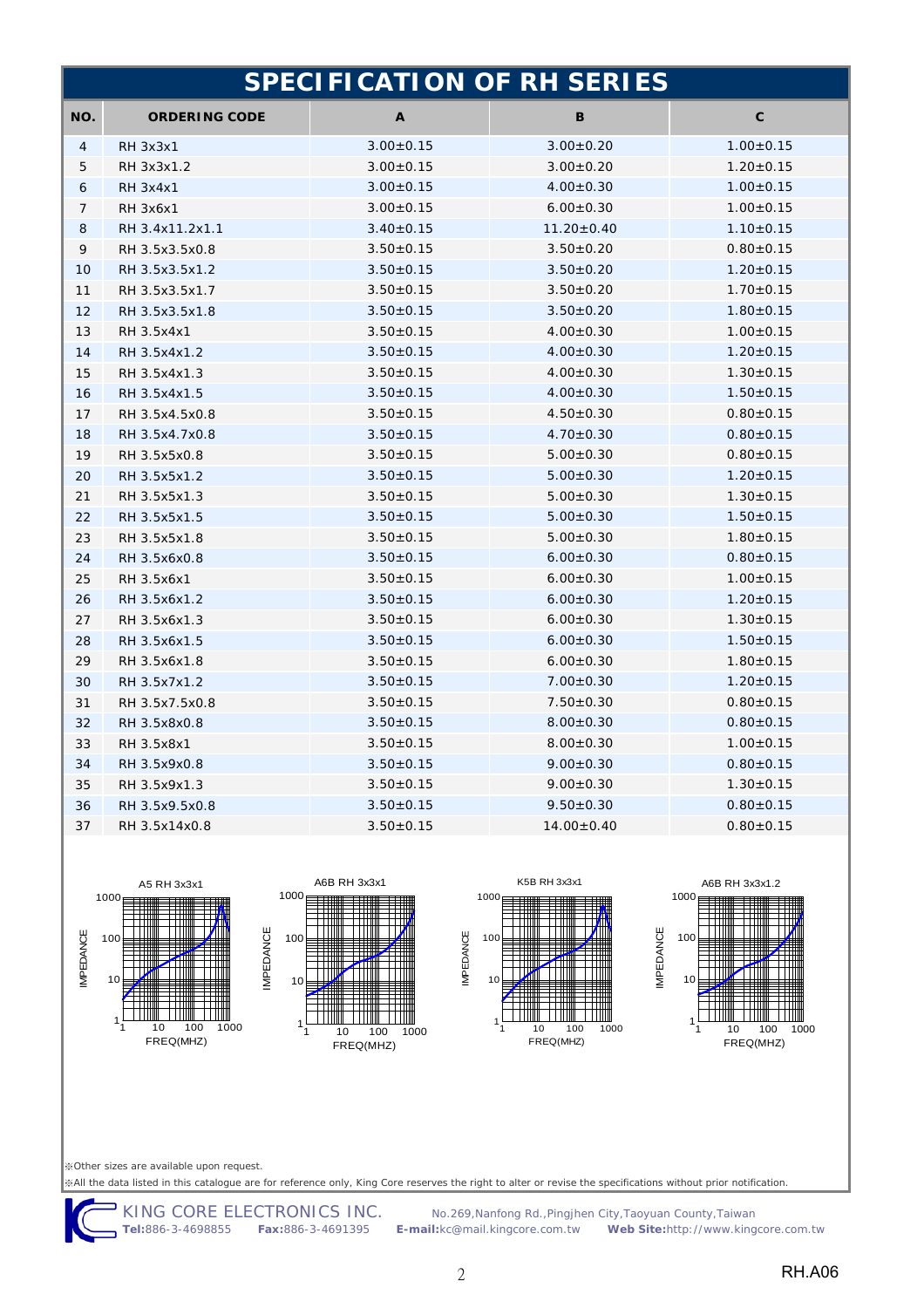

**Tel:**886-3-4698855 **Fax:**886-3-4691395 **E-mail:**kc@mail.kingcore.com.tw **Web Site:**http://www.kingcore.com.tw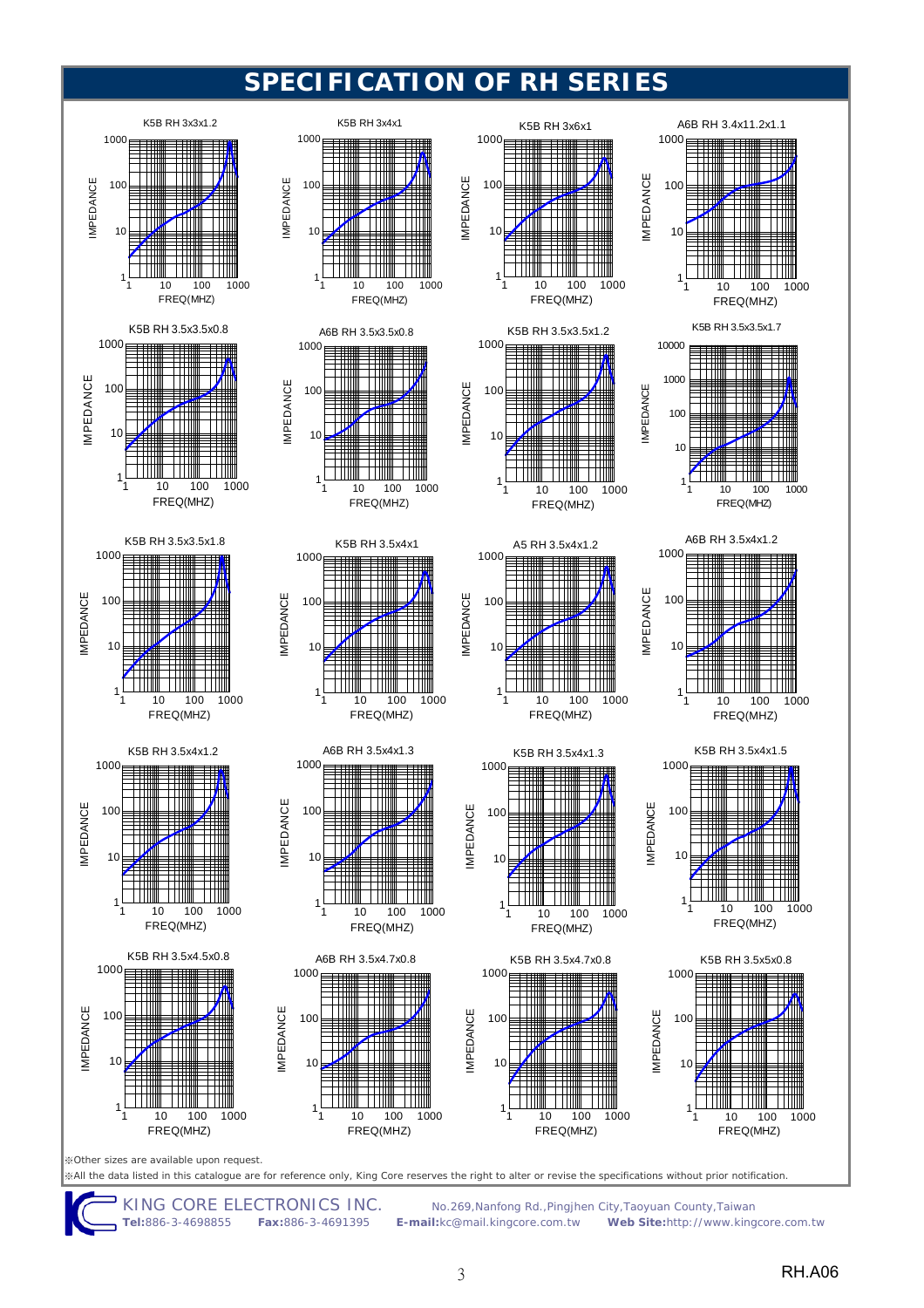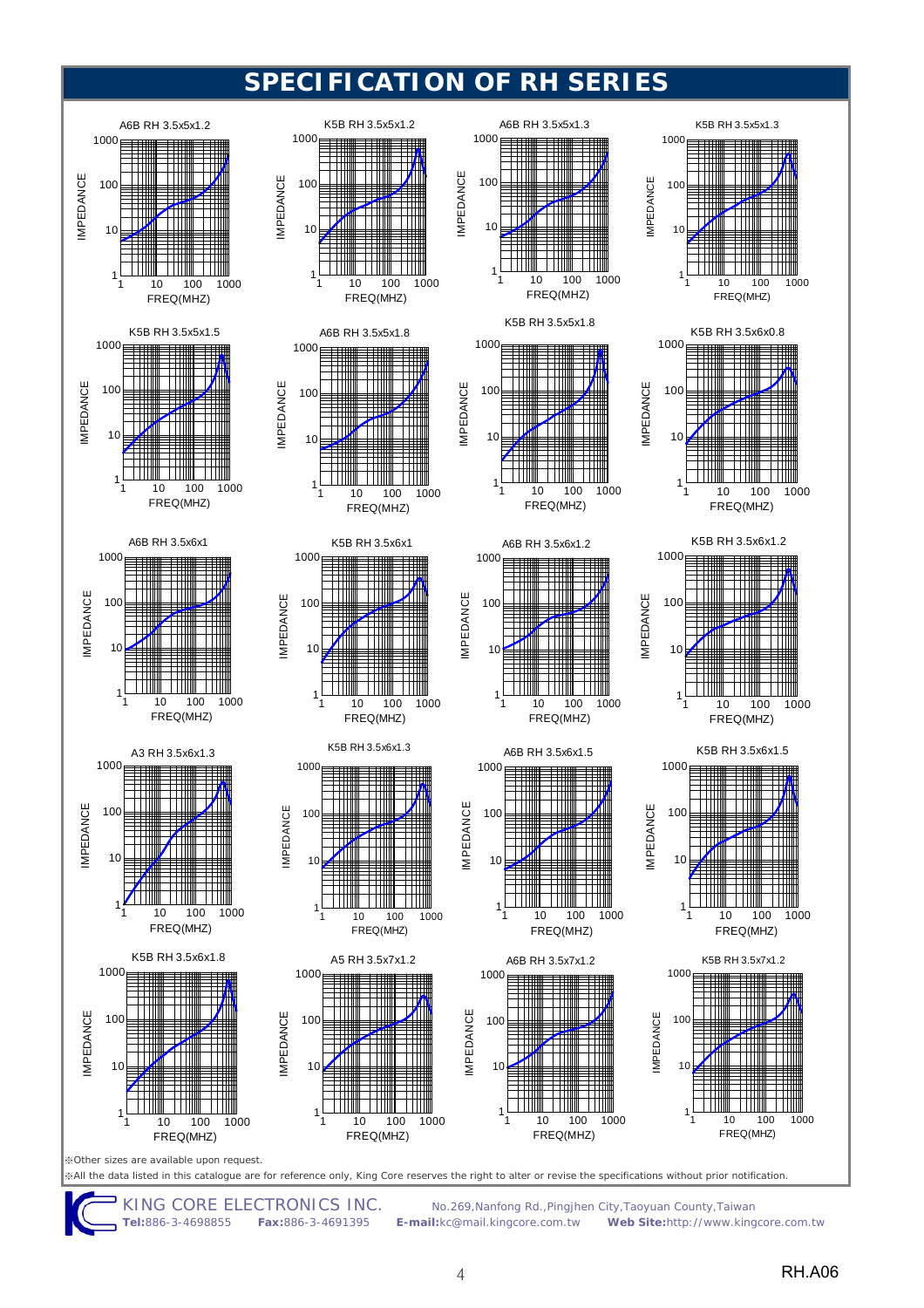







A6B RH 3.5x8x1

10

 $10<sub>0</sub>$ 

IMPEDANCE

**IMPEDANCE** 

1000

K5B RH 3.5x9x1.3

1

IMPEDANCE

**MPEDANCE** 

10 100 1000 FREQ(MHZ)





IMPEDANCE

**IMPEDANCE** 

※Other sizes are available upon request.

※All the data listed in this catalogue are for reference only, King Core reserves the right to alter or revise the specifications without prior notification.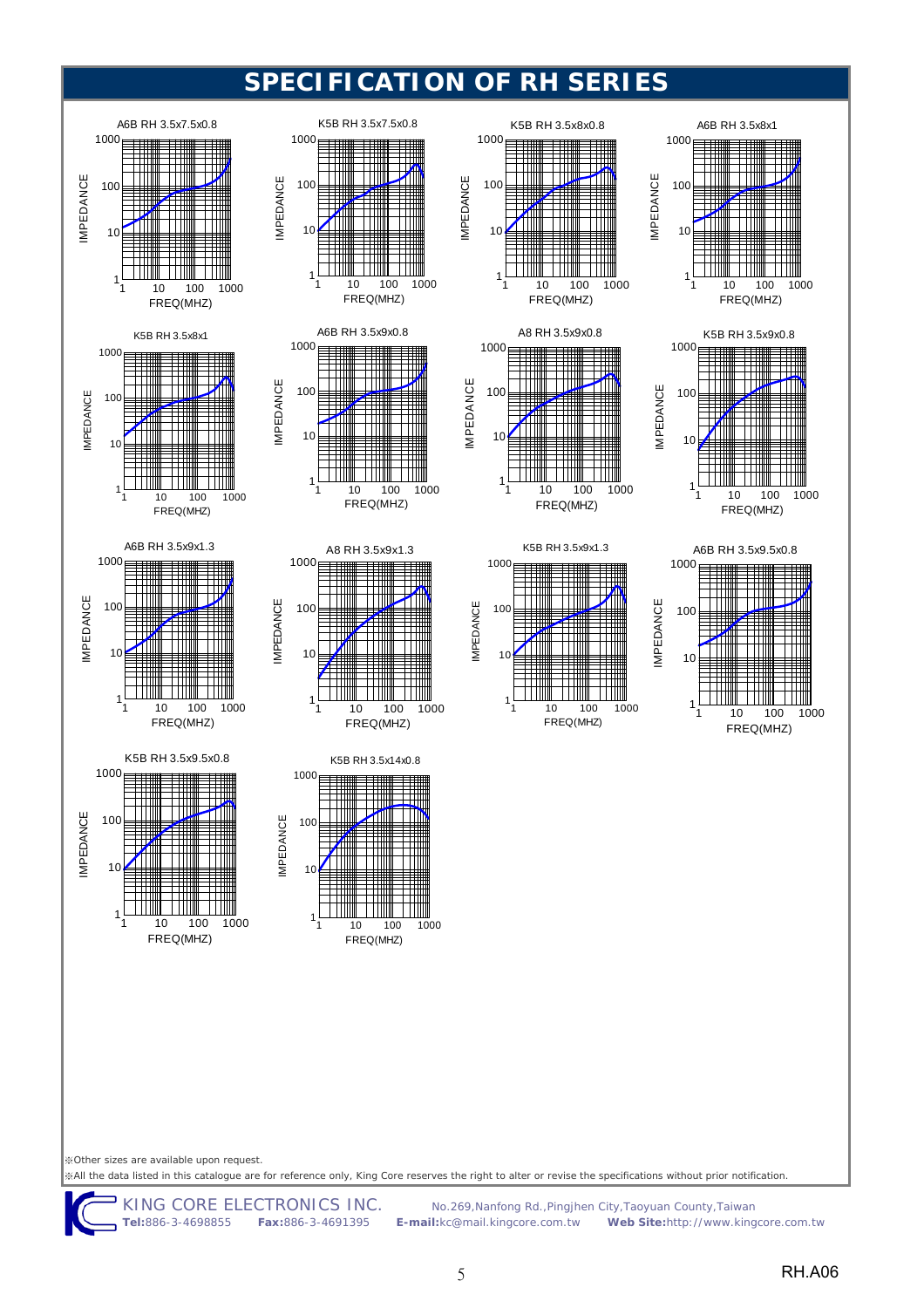|     | <b>SPECIFICATION OF RH SERIES</b> |                 |                  |                 |  |
|-----|-----------------------------------|-----------------|------------------|-----------------|--|
| NO. | <b>ORDERING CODE</b>              | $\mathbf{A}$    | B                | $\mathbf{C}$    |  |
| 38  | RH 4x4x1.5                        | $4.00 \pm 0.20$ | $4.00 \pm 0.30$  | $1.50 + 0.15$   |  |
| 39  | <b>RH 4x4x2</b>                   | $4.00 + 0.20$   | $4.00 \pm 0.30$  | $2.00 + 0.15$   |  |
| 40  | RH 4x5x1.5                        | $4.00+0.20$     | $5.00 + 0.30$    | $1.50 + 0.15$   |  |
| 41  | <b>RH 4x5x2</b>                   | $4.00 \pm 0.20$ | $5.00 \pm 0.30$  | $2.00 \pm 0.15$ |  |
| 42  | RH 4x5.5x1.5                      | $4.00 + 0.20$   | $5.50 + 0.30$    | $1.50 + 0.15$   |  |
| 43  | <b>RH 4x6x2</b>                   | $4.00 + 0.20$   | $6.00 + 0.30$    | $2.00 + 0.15$   |  |
| 44  | <b>RH 4x7x2</b>                   | $4.00 + 0.20$   | $7.00 + 0.30$    | $2.00+0.15$     |  |
| 45  | <b>RH 4x8x2</b>                   | $4.00 \pm 0.20$ | $8.00 \pm 0.30$  | $2.00 \pm 0.15$ |  |
| 46  | RH 4x10x1.5                       | $4.00 \pm 0.20$ | $10.00 \pm 0.40$ | $1.50 \pm 0.15$ |  |
| 47  | RH 4x10x2                         | $4.00 + 0.20$   | $10.00 + 0.40$   | $2.00+0.15$     |  |
| 48  | <b>RH 4x12x2</b>                  | $4.00 + 0.20$   | $12.00 + 0.40$   | $2.00 + 0.15$   |  |
| 49  | RH 4x12.5x1.5                     | $4.00 + 0.20$   | $12.50+0.40$     | $1.50 + 0.15$   |  |
| 50  | RH 4x15x2                         | $4.00 + 0.20$   | $15.00 + 0.40$   | $2.00 + 0.15$   |  |
| 51  | RH 4x17x2                         | $4.00 + 0.20$   | $17.00 + 0.40$   | $2.00 + 0.15$   |  |
| 52  | RH 4.5x4.8x2.5                    | $4.50 \pm 0.20$ | $4.80 + 0.30$    | $2.50 \pm 0.15$ |  |
| 53  | RH 4.5x7x2.5                      | $4.50 + 0.20$   | $7.00 + 0.30$    | $2.50 \pm 0.15$ |  |
| 54  | RH 4.5x12x2.6                     | $4.50+0.20$     | $12.00 + 0.40$   | $2.60+0.15$     |  |
| 55  | RH 4.6x11x2                       | $4.60+0.20$     | $11.00 + 0.40$   | $2.00 \pm 0.15$ |  |
| 56  | RH 4.83x6.35x2.29                 | $4.83 \pm 0.20$ | $6.35 \pm 0.30$  | $2.29 \pm 0.15$ |  |





K5B RH 4x5.5x1.5



K5B RH 4x4x1.5

IMPEDANCE

IMPEDANCE

**IMPEDANCE** 







10 100 1000 FREQ(MHZ)





K5B RH 4x7x2



A3 RH 4x5x1.5





1

1000







10 100 1000 FREQ(MHZ)

※Other sizes are available upon request. ※All the data listed in this catalogue are for reference only, King Core reserves the right to alter or revise the specifications without prior notification.

IMPEDANCE

**IMPEDANCE** 

1

 $1<sup>1</sup>$ 

10 100 1000 FREQ(MHZ)

- I I I I

1

10

100

IMPEDANCE

**IMPEDANCE** 

1000

KING CORE ELECTRONICS INC. No.269, Nanfong Rd., Pingjhen City, Taoyuan County, Taiwan<br>Tel:886-3-4698855 Fax:886-3-4691395 E-mail:kc@mail.kingcore.com.tw Web Site:http://www.king **Tel:**886-3-4698855 **Fax:**886-3-4691395 **E-mail:**kc@mail.kingcore.com.tw **Web Site:**http://www.kingcore.com.tw

1

10

100

IMPEDANCE

**IMPEDANCE** 

IMPEDANCE

**IMPEDANCE** 

1000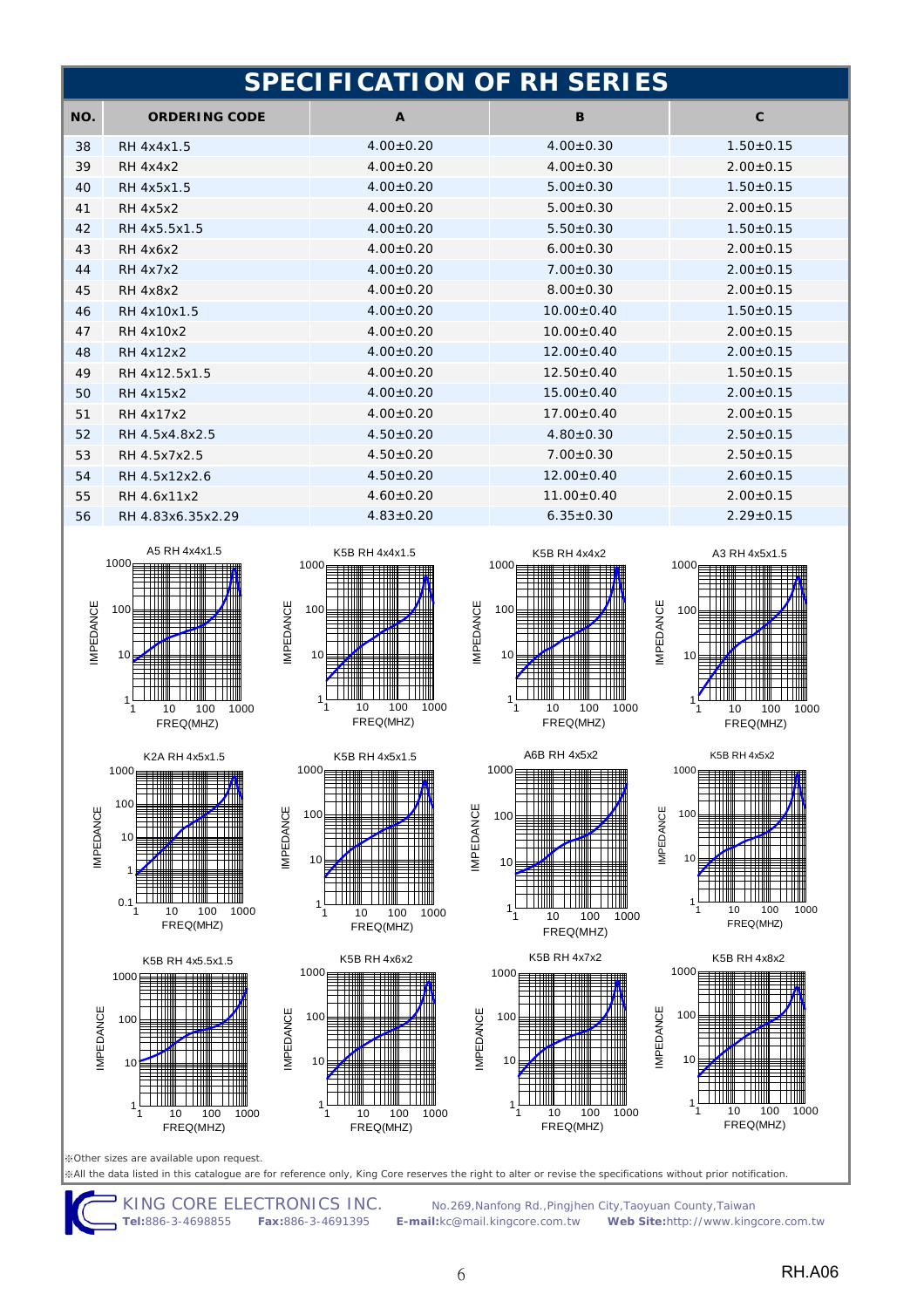

**Tel:**886-3-4698855 **Fax:**886-3-4691395 **E-mail:**kc@mail.kingcore.com.tw **Web Site:**http://www.kingcore.com.tw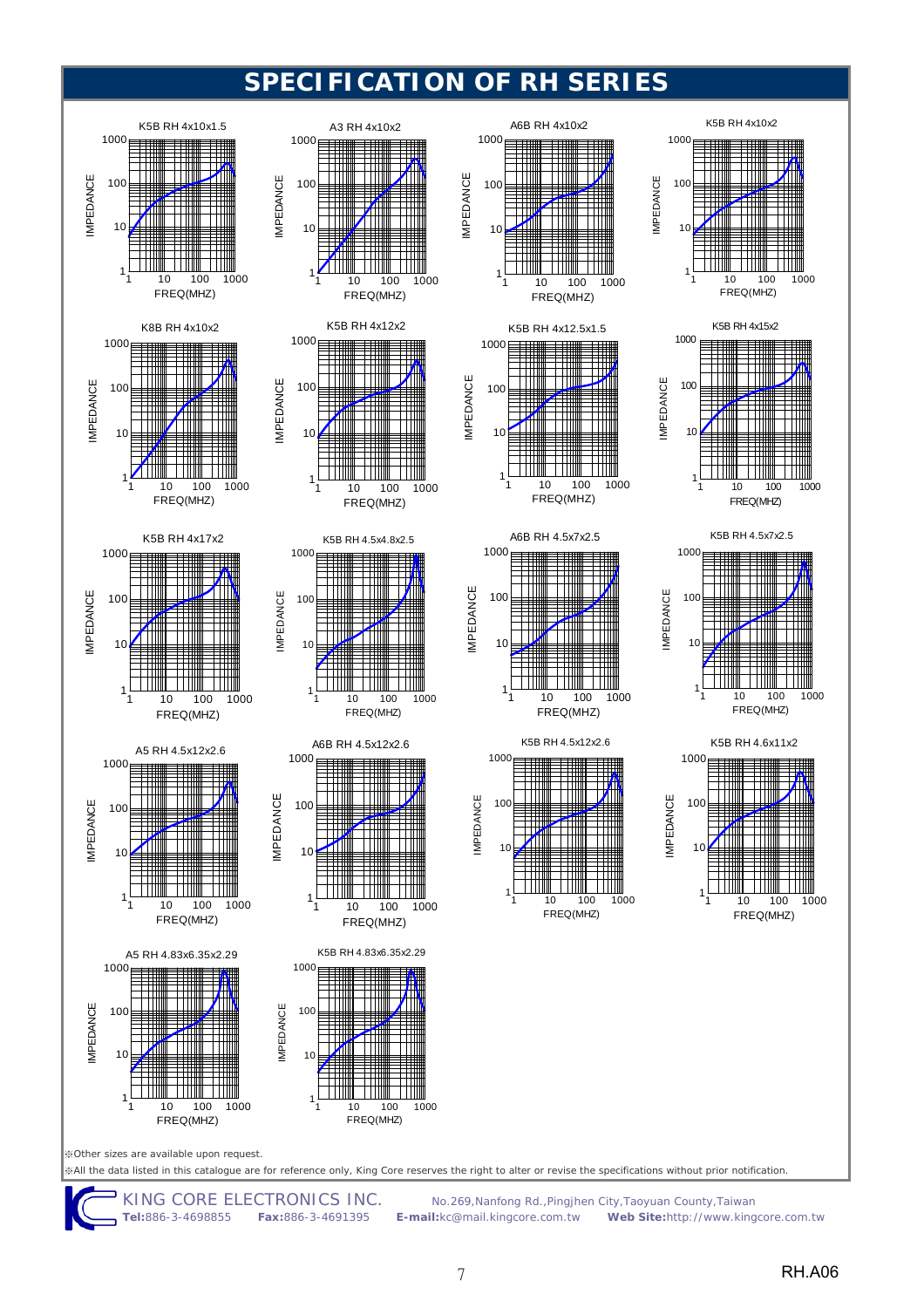|     | <b>SPECIFICATION OF RH SERIES</b> |                 |                  |                 |  |
|-----|-----------------------------------|-----------------|------------------|-----------------|--|
| NO. | <b>ORDERING CODE</b>              | $\mathbf{A}$    | B                | C               |  |
| 57  | RH 5x5x2.3                        | $5.00+0.20$     | $5.00 \pm 0.30$  | $2.30 \pm 0.15$ |  |
| 58  | RH 5x6.2x1.6                      | $5.00+0.20$     | $6.20 \pm 0.30$  | $1.60 + 0.15$   |  |
| 59  | RH 5x6.35x1.5                     | $5.00+0.20$     | $6.35 \pm 0.30$  | $1.50+0.15$     |  |
| 60  | RH 5x6.35x2.36                    | $5.00 \pm 0.20$ | $6.35 \pm 0.30$  | $2.36 \pm 0.15$ |  |
| 61  | RH 5x10x2.3                       | $5.00+0.20$     | $10.00 + 0.40$   | $2.30 \pm 0.15$ |  |
| 62  | RH 5x11x1.5                       | $5.00 \pm 0.20$ | $11.00 + 0.40$   | $1.50 \pm 0.15$ |  |
| 63  | RH 5x12x2.15                      | $5.00+0.20$     | $12.00+0.40$     | $2.15 \pm 0.15$ |  |
| 64  | RH 5x18x2.15                      | $5.00 \pm 0.20$ | $18.00 \pm 0.40$ | $2.15 \pm 0.15$ |  |
| 65  | RH 5x20x1.5                       | $5.00+0.20$     | $20.00 \pm 0.50$ | $1.50 \pm 0.15$ |  |
| 66  | RH 5.7x8x1.5                      | $5.70 \pm 0.20$ | $8.00 \pm 0.30$  | $1.50+0.15$     |  |











IMPEDANCE

**IMPEDANCE** 

IMPEDANCE

**IMPEDANCE** 





1000

K5B RH 5x6.2x1.6





FREQ(MHZ)

※Other sizes are available upon request.

1 10 100 1000 FREQ(MHZ)

10 100 1000 FREQ(MHZ)

11

A6B RH 5x18x2.15

K5B RH 5x11x1.5

10 100 1000 FREQ(MHZ)

20

1

1

 $10$ 

100

IMPEDANCE

IMPEDANCE

1000

10000

 $1<sup>1</sup>$ 

100

IMPEDANCE

**IMPEDANCE** 

1000

1

※All the data listed in this catalogue are for reference only, King Core reserves the right to alter or revise the specifications without prior notification.

10 100 1000 FREQ(MHZ)

K5B RH 5x18x2.15

10 100 1000 FREQ(MHZ)

1

10

100

IMPEDANCE

**MPEDANCE** 

1000

KING CORE ELECTRONICS INC.No.269,Nanfong Rd.,Pingjhen City,Taoyuan County,Taiwan **Tel:**886-3-4698855 **Fax:**886-3-4691395 **E-mail:**kc@mail.kingcore.com.tw **Web Site:**http://www.kingcore.com.tw

FREQ(MHZ)

8 RH.A06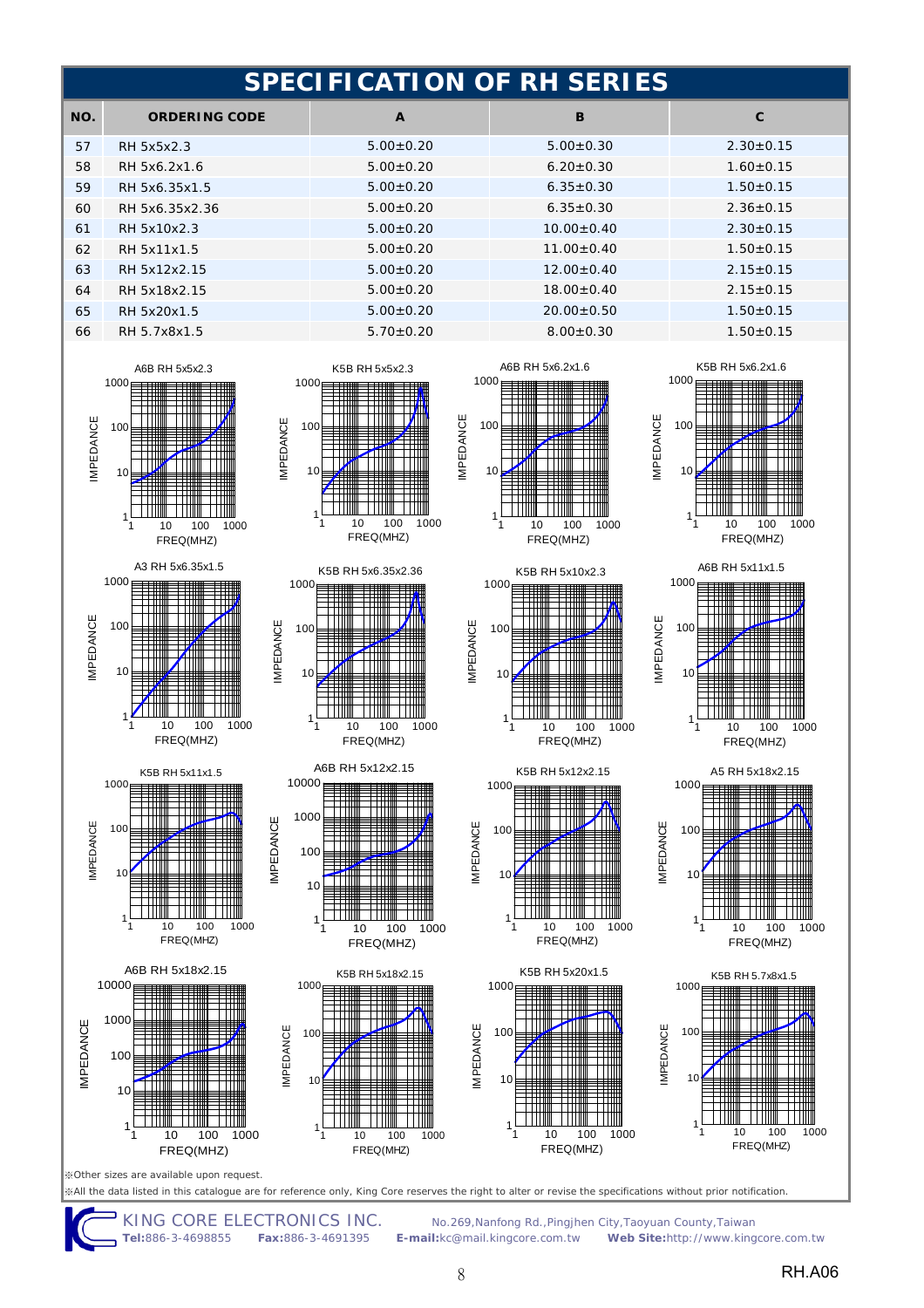| SPECIFICATION OF RH SERIES          |                             |                 |  |  |
|-------------------------------------|-----------------------------|-----------------|--|--|
| B<br>$\mathbf{A}$                   | NO.<br><b>ORDERING CODE</b> | C               |  |  |
| $6.00+0.20$<br>$10.00 \pm 0.40$     | RH 6x10x3                   | $3.00 \pm 0.20$ |  |  |
| $10.00 + 0.40$<br>$6.00 \pm 0.20$   | RH 6x10x4                   | $4.00+0.20$     |  |  |
| $12.80 + 0.40$<br>$6.00+0.20$       | RH 6x12.8x4                 | $4.00+0.20$     |  |  |
| $18.00+0.40$<br>$6.00+0.20$         | RH 6x18x3.15                | $3.15 \pm 0.20$ |  |  |
| $6.00+0.20$<br>$25.00+0.60$         | RH 6x25x3                   | $3.00 \pm 0.20$ |  |  |
| $12.70 \pm 0.40$<br>$6.35 \pm 0.20$ | RH 6.35x12.7x3.3            | $3.30 \pm 0.20$ |  |  |
| $6.35 \pm 0.20$<br>$15.80 \pm 0.40$ | RH 6.35x15.8x3.3            | $3.30 \pm 0.20$ |  |  |
| $6.50 \pm 0.20$<br>$10.00 \pm 0.40$ | RH 6.5x10x4.3               | $4.30 \pm 0.20$ |  |  |
| $6.50 \pm 0.20$<br>$11.00 \pm 0.40$ | RH 6.5x11x4.3               | $4.30 \pm 0.20$ |  |  |
|                                     |                             |                 |  |  |





FREQ(MHZ)



K5B RH 6.35x15.8x3.3





A6B RH 6x10x3

















IMPEDANCE

IMPEDANCE

**IMPEDANCE** 

K1C RH 6x18x3.15









※Other sizes are available upon request.

※All the data listed in this catalogue are for reference only, King Core reserves the right to alter or revise the specifications without prior notification.

KING CORE ELECTRONICS INC.No.269,Nanfong Rd.,Pingjhen City,Taoyuan County,Taiwan **Tel:**886-3-4698855 **Fax:**886-3-4691395 **E-mail:**kc@mail.kingcore.com.tw **Web Site:**http://www.kingcore.com.tw

10 100 1000 FREQ(MHZ)

1

IMPEDANCE

**IMPEDANCE**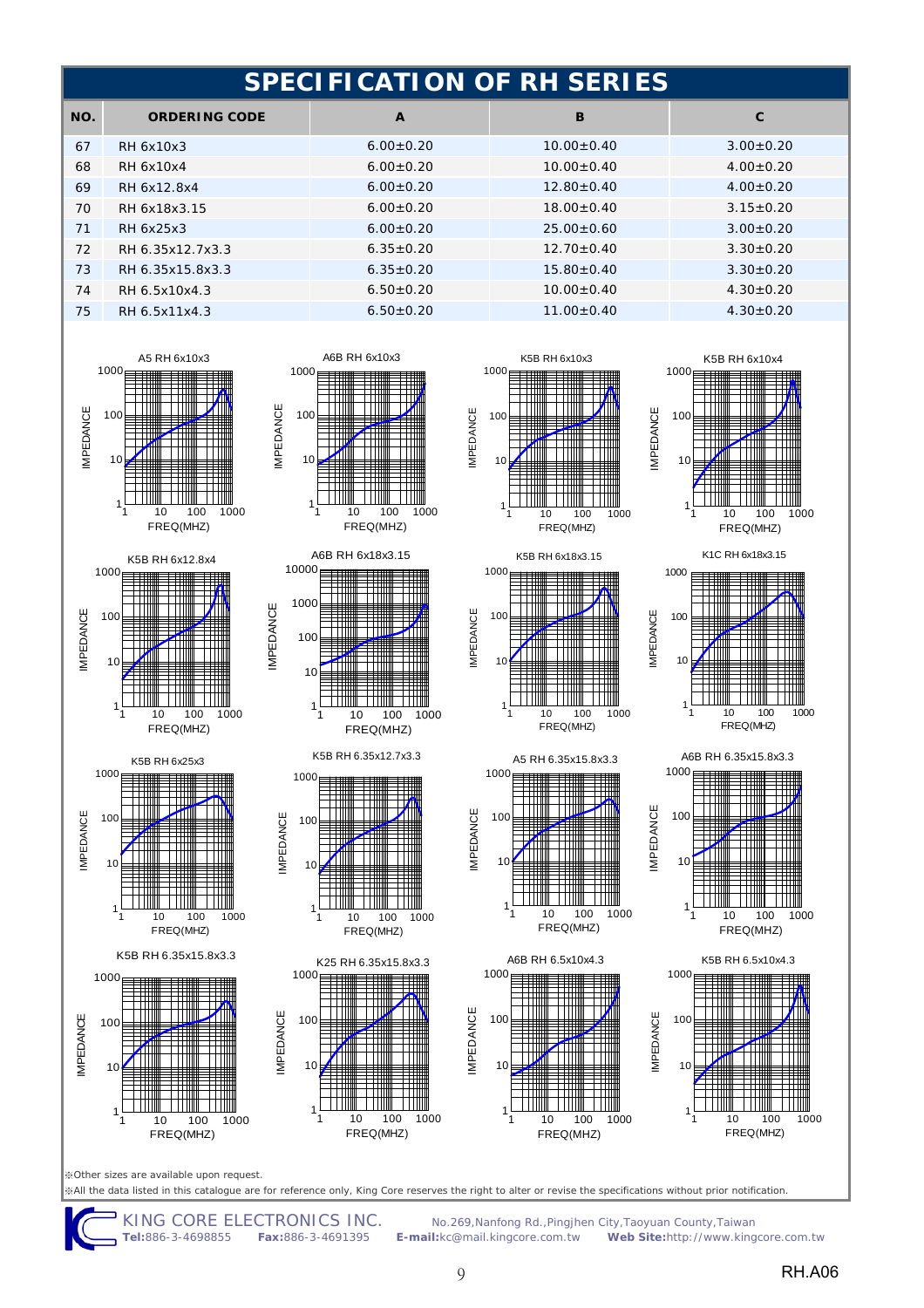

※Other sizes are available upon request. ※All the data listed in this catalogue are for reference only, King Core reserves the right to alter or revise the specifications without prior notification.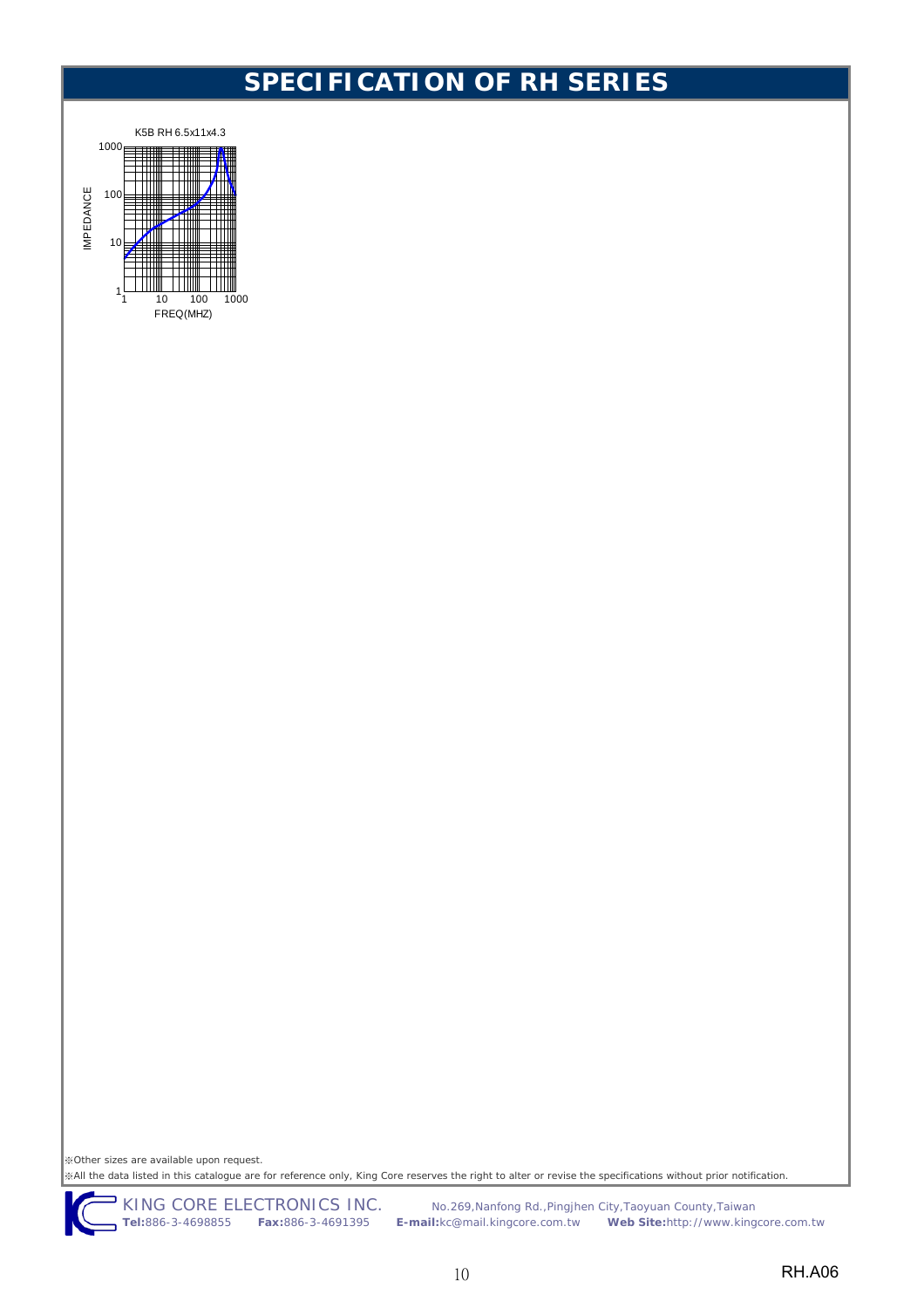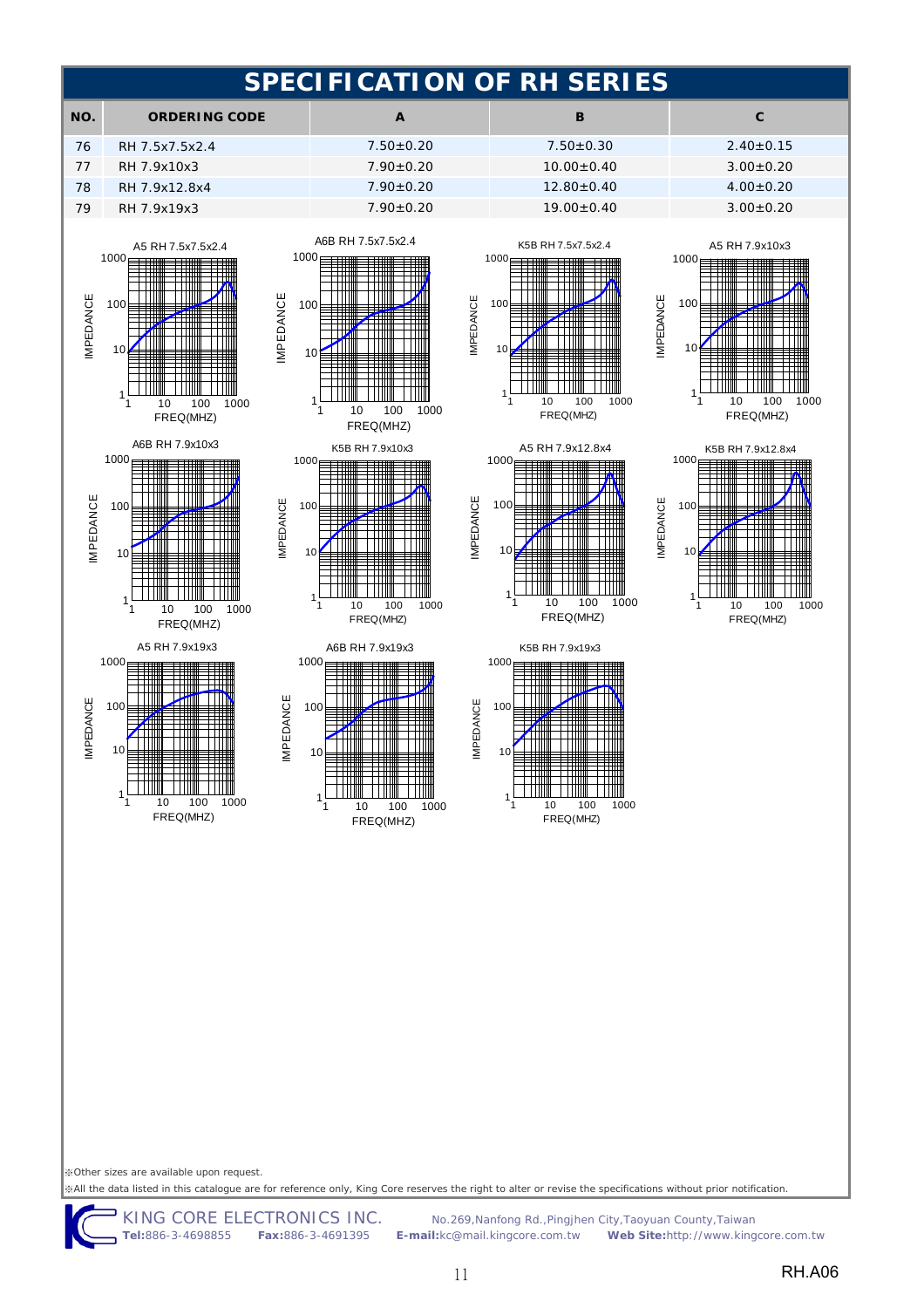

※All the data listed in this catalogue are for reference only, King Core reserves the right to alter or revise the specifications without prior notification.

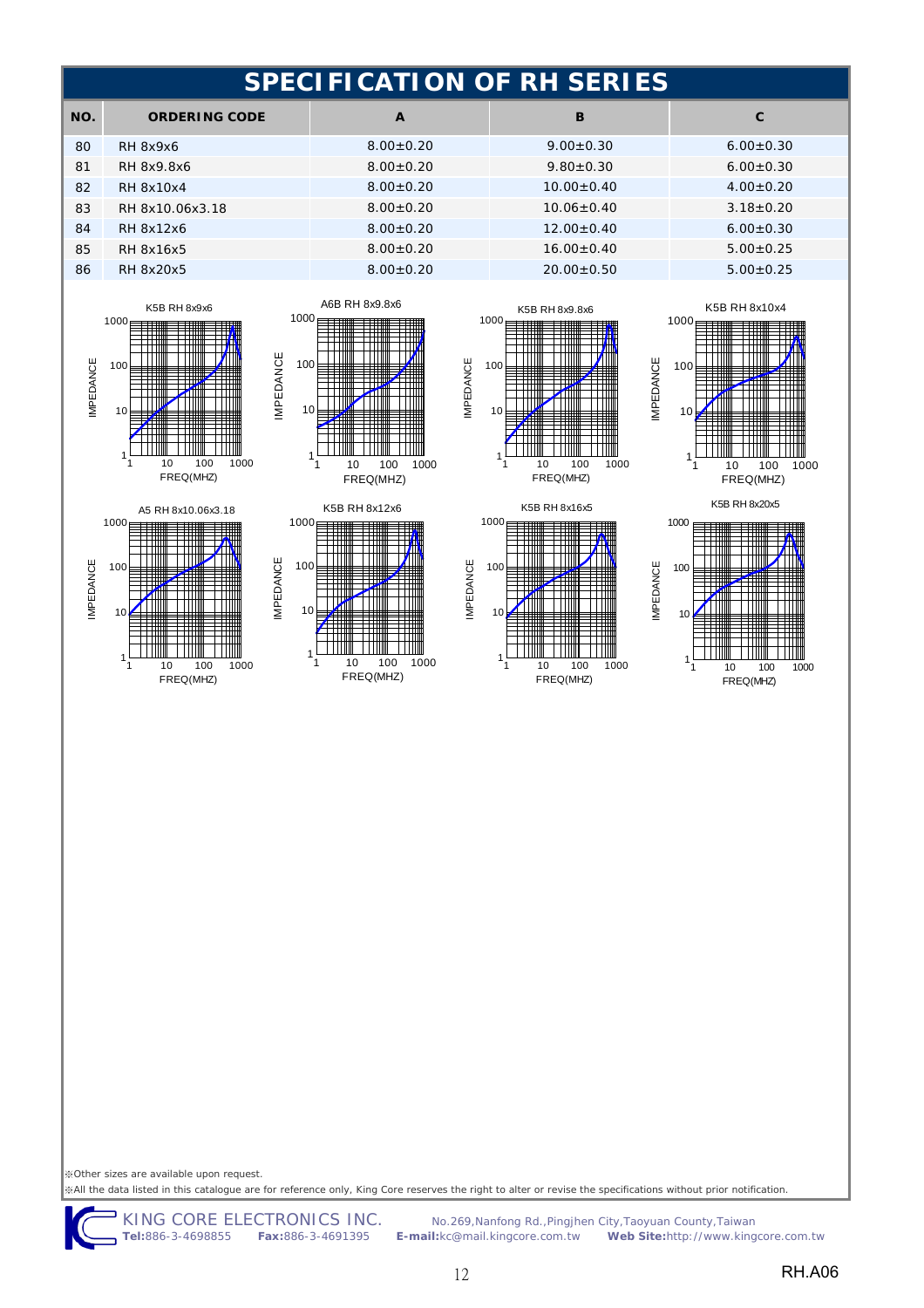|     | <b>SPECIFICATION OF RH SERIES</b> |                 |                  |                 |  |
|-----|-----------------------------------|-----------------|------------------|-----------------|--|
| NO. | <b>ORDERING CODE</b>              | $\mathbf{A}$    | B                | $\mathbf{C}$    |  |
| 87  | RH 9x10x4.5                       | $9.00 \pm 0.30$ | $10.00 + 0.40$   | $4.50+0.20$     |  |
| 88  | <b>RH 9x16x5</b>                  | $9.00 \pm 0.30$ | $16.00 \pm 0.40$ | $5.00 \pm 0.25$ |  |
| 89  | RH 9.3x9.5x4.5                    | $9.30 \pm 0.30$ | $9.50 \pm 0.30$  | $4.50 \pm 0.20$ |  |
| 90  | RH 9.3x11x5.8                     | $9.30 \pm 0.30$ | $11.00 \pm 0.40$ | $5.80 \pm 0.25$ |  |
| 91  | RH 9.5x9.5x4.8                    | $9.50 \pm 0.30$ | $9.50 \pm 0.30$  | $4.80 \pm 0.20$ |  |
| 92  | RH 9.5x9.5x5.2                    | $9.50 \pm 0.30$ | $9.50 \pm 0.30$  | $5.20 \pm 0.25$ |  |
| 93  | RH 9.5x10x5.2                     | $9.50 \pm 0.30$ | $10.00 + 0.40$   | $5.20 \pm 0.25$ |  |
| 94  | RH 9.5x10x5.8                     | $9.50 \pm 0.30$ | $10.00 \pm 0.40$ | $5.80 \pm 0.25$ |  |
| 95  | RH 9.5x10.4x5                     | $9.50 \pm 0.30$ | $10.40 \pm 0.40$ | $5.00 \pm 0.25$ |  |
| 96  | RH 9.5x12.7x4.8                   | $9.50 \pm 0.30$ | $12.70 \pm 0.40$ | $4.80 \pm 0.20$ |  |
| 97  | RH 9.5x14.5x5                     | $9.50 + 0.30$   | $14.50+0.40$     | $5.00 \pm 0.25$ |  |
| 98  | RH 9.5x15.88x5                    | $9.50 \pm 0.30$ | $15.88 + 0.40$   | $5.00 \pm 0.25$ |  |
| 99  | RH 9.5x16x5                       | $9.50 + 0.30$   | $16.00 + 0.40$   | $5.00 \pm 0.25$ |  |
| 100 | RH 9.5x19x5                       | $9.50 \pm 0.30$ | $19.00 \pm 0.40$ | $5.00 \pm 0.25$ |  |
| 101 | RH 9.5x19.5x5                     | $9.50 \pm 0.30$ | $19.50 \pm 0.40$ | $5.00 \pm 0.25$ |  |
| 102 | RH 9.52x15.88x5.08                | $9.52 \pm 0.30$ | $15.88 \pm 0.40$ | $5.08 \pm 0.25$ |  |
| 103 | RH 9.8x11.4x0.8                   | $9.80 \pm 0.30$ | $11.40 \pm 0.40$ | $0.80 \pm 0.15$ |  |
| 104 | RH 9.8x13.5x6.7                   | $9.80 \pm 0.30$ | $13.50 \pm 0.40$ | $6.70 \pm 0.30$ |  |
| 105 | RH 9.8x19.05x6.7                  | $9.80 \pm 0.30$ | $19.05 \pm 0.40$ | $6.70 \pm 0.30$ |  |
| 106 | RH 9.8x25x3.8                     | $9.80 \pm 0.30$ | $25.00 \pm 0.60$ | $3.80 \pm 0.30$ |  |



A5 RH 9.5x9.5x4.8



K5B RH 9.5x9.5x4.8

10 100 1000 FREQ(MHZ)

1

10

100

IMPEDANCE

IMPEDANCE

1000







K5B RH 9.5x9.5x5.2



※Other sizes are available upon request. ※All the data listed in this catalogue are for reference only, King Core reserves the right to alter or revise the specifications without prior notification.

10 100 1000 FREQ(MHZ)

1

10

100

IMPEDANCE

**IMPEDANCE** 

1000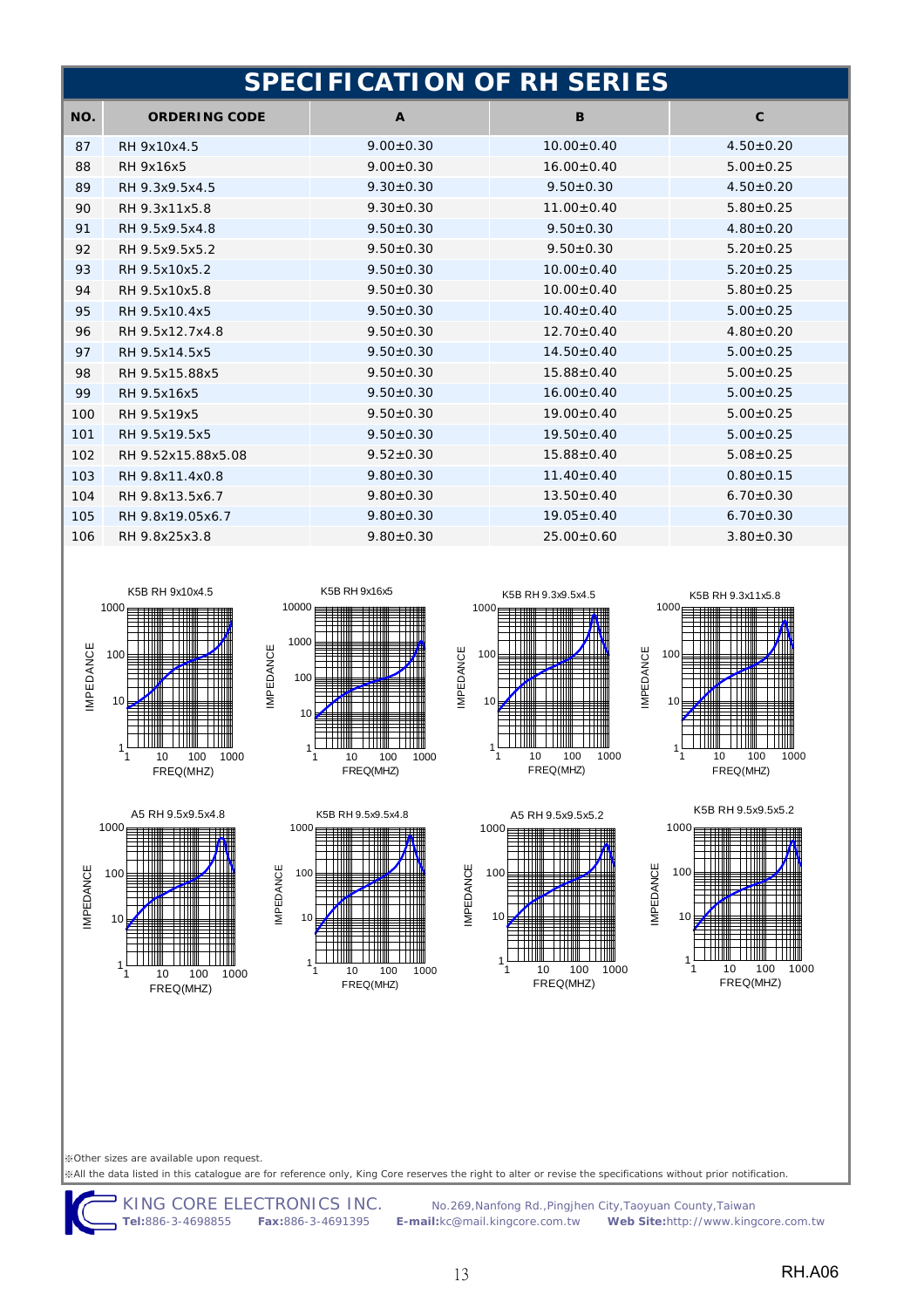

**Tel:**886-3-4698855 **Fax:**886-3-4691395 **E-mail:**kc@mail.kingcore.com.tw **Web Site:**http://www.kingcore.com.tw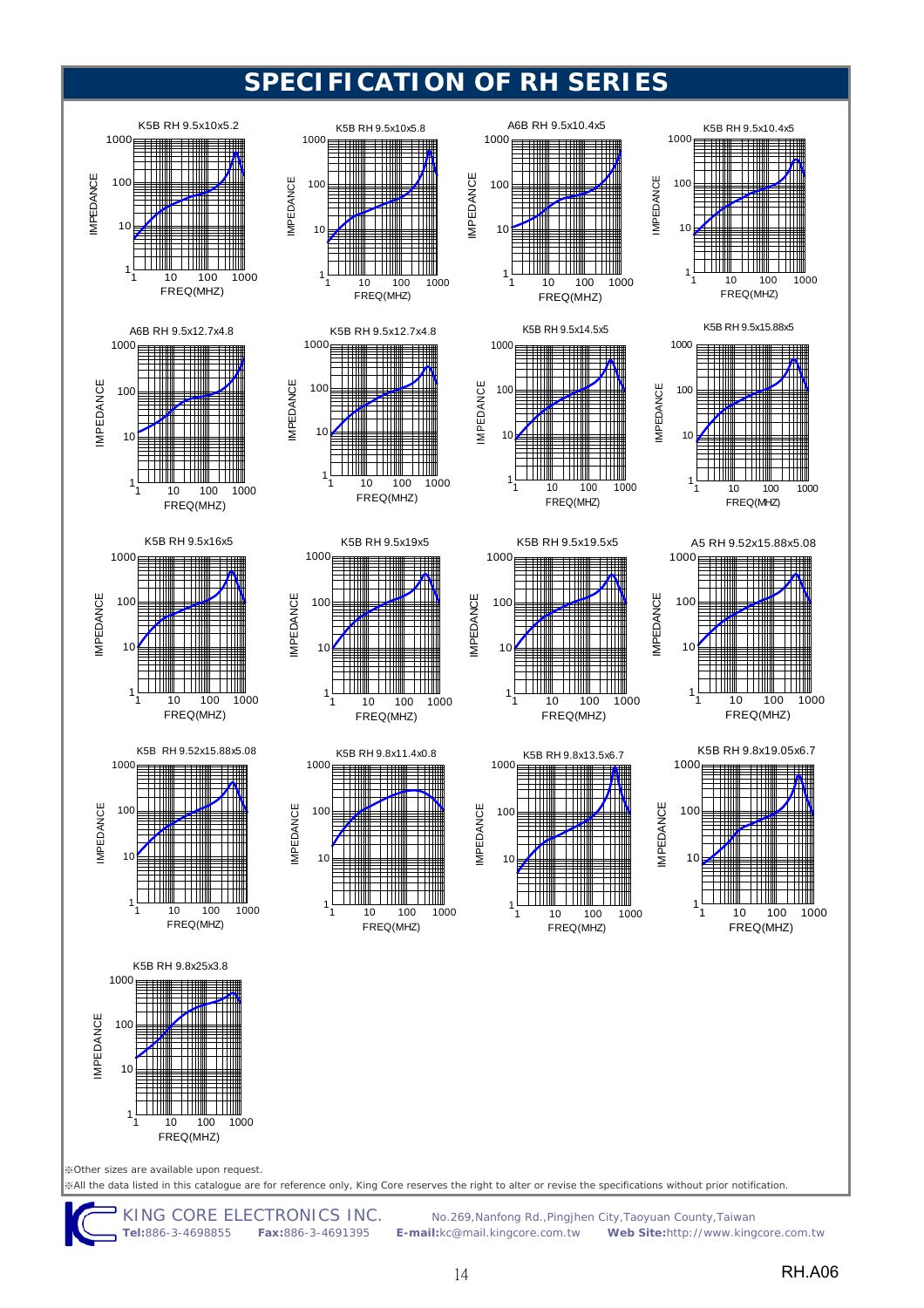

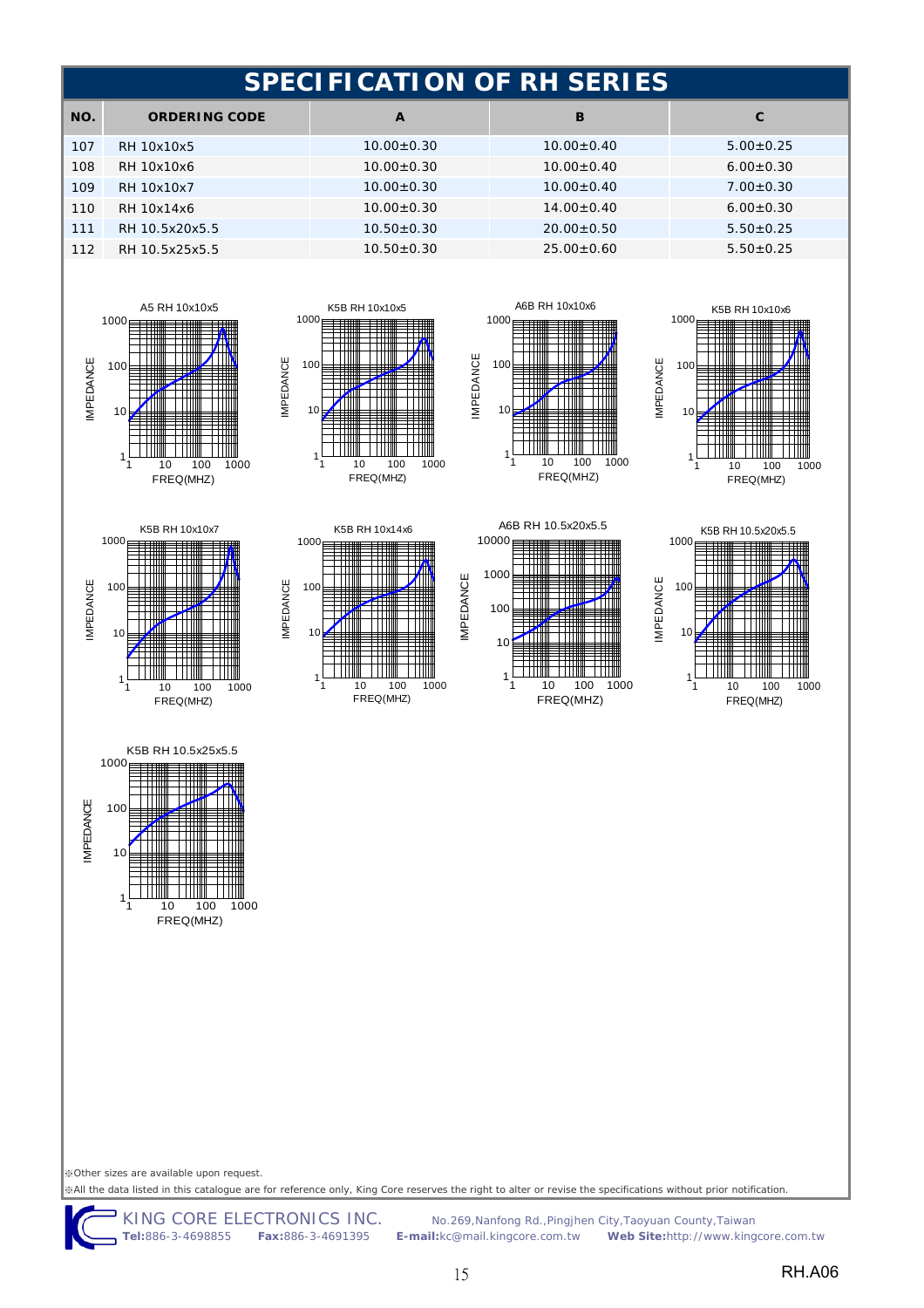| <b>SPECIFICATION OF RH SERIES</b> |                  |                  |                 |  |
|-----------------------------------|------------------|------------------|-----------------|--|
| <b>ORDERING CODE</b>              | $\mathbf{A}$     | B                | $\mathbf{C}$    |  |
| RH 11x16x5                        | $11.00 \pm 0.30$ | $16.00+0.40$     | $5.00+0.25$     |  |
| RH 11x18.5x5                      | $11.00 + 0.30$   | $18.50+0.40$     | $5.00 \pm 0.25$ |  |
| RH 11x20x5                        | $11.00 + 0.30$   | $20.00+0.50$     | $5.00+0.25$     |  |
| RH 11x25x5                        | $11.00 \pm 0.30$ | $25.00 \pm 0.60$ | $5.00 \pm 0.25$ |  |
| RH 11.5x18.5x5                    | $11.50 \pm 0.30$ | $18.50 \pm 0.40$ | $5.00 \pm 0.25$ |  |
| RH 11.5x20x4.3                    | $11.50 \pm 0.30$ | $20.00+0.50$     | $4.30 \pm 0.20$ |  |
| RH 11.5x26x4.3                    | $11.50 \pm 0.30$ | $26.00+0.60$     | $4.30 \pm 0.20$ |  |
| RH 11.8x15x7.3                    | $11.80 \pm 0.30$ | $15.00 \pm 0.40$ | $7.30 \pm 0.30$ |  |
|                                   |                  |                  |                 |  |







IMPEDANCE

**IMPEDANCE** 











※Other sizes are available upon request.

※All the data listed in this catalogue are for reference only, King Core reserves the right to alter or revise the specifications without prior notification.

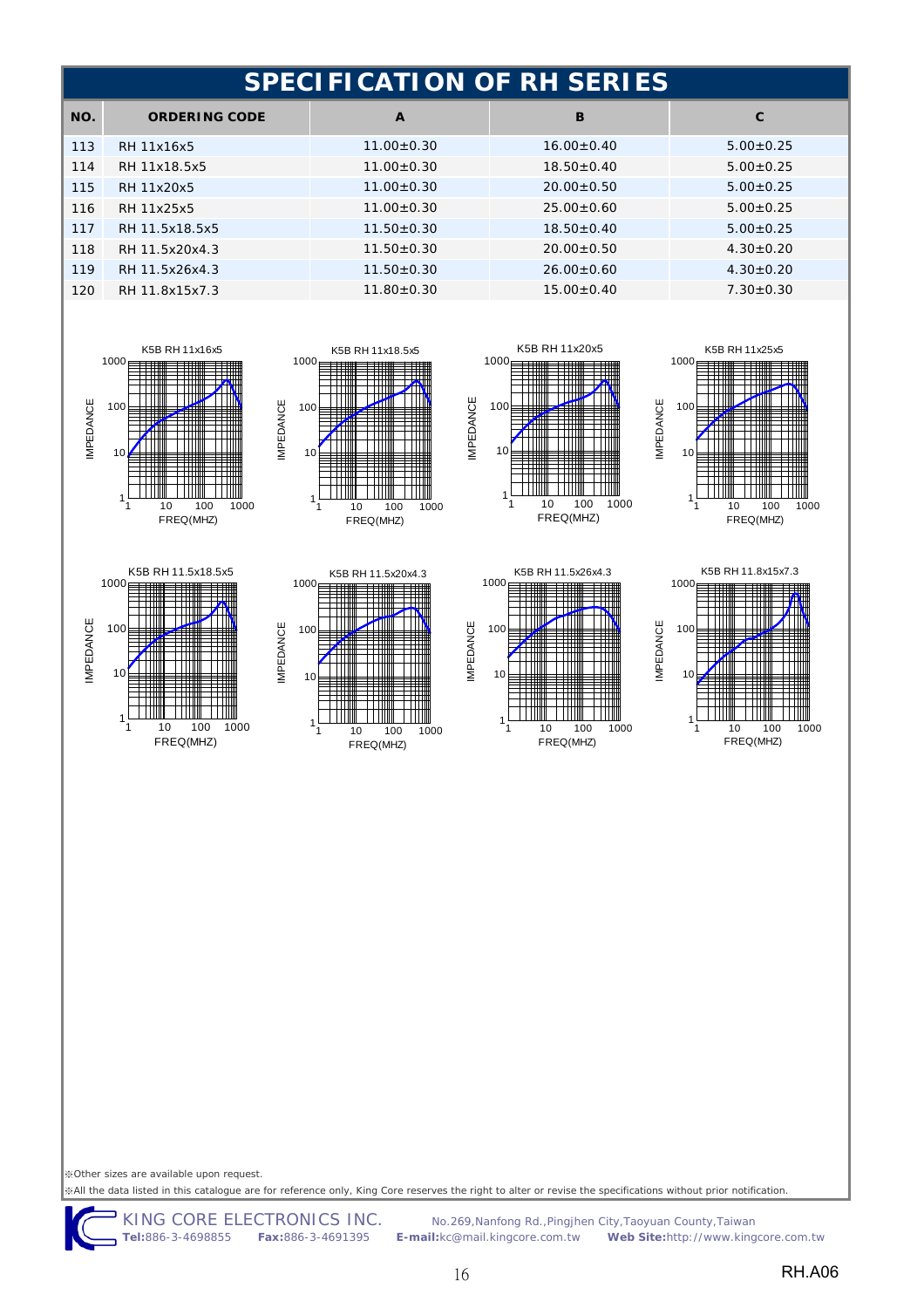|     | <b>SPECIFICATION OF RH SERIES</b> |                  |                  |                 |  |
|-----|-----------------------------------|------------------|------------------|-----------------|--|
| NO. | <b>ORDERING CODE</b>              | $\mathbf{A}$     | B                | $\mathbf{C}$    |  |
| 121 | RH 12x12x7                        | $12.00 \pm 0.30$ | $12.00 \pm 0.40$ | $7.00 \pm 0.30$ |  |
| 122 | RH 12x12x8.5                      | $12.00 \pm 0.30$ | $12.00+0.40$     | $8.50 + 0.30$   |  |
| 123 | RH 12x15x5.6                      | $12.00 \pm 0.30$ | $15.00 \pm 0.40$ | $5.60 + 0.25$   |  |
| 124 | RH 12x15x7                        | $12.00 \pm 0.30$ | $15.00 \pm 0.40$ | $7.00 \pm 0.30$ |  |
| 125 | RH 12x15x8.5                      | $12.00 \pm 0.30$ | $15.00 \pm 0.40$ | $8.50 \pm 0.30$ |  |
| 126 | RH 12x20x5.6                      | $12.00 \pm 0.30$ | $20.00 \pm 0.50$ | $5.60 \pm 0.25$ |  |
| 127 | RH 12x20x7.3                      | $12.00 \pm 0.30$ | $20.00 \pm 0.50$ | $7.30 \pm 0.30$ |  |
| 128 | RH 12x30x5.6                      | $12.00 \pm 0.30$ | $30.00 \pm 0.70$ | $5.60 \pm 0.25$ |  |
| 129 | RH 12.2x23x7.9                    | $12.20 \pm 0.30$ | $23.00 \pm 0.50$ | $7.90 \pm 0.30$ |  |
| 130 | RH 12.3x20x7                      | $12.30 \pm 0.30$ | $20.00 \pm 0.50$ | $7.00 \pm 0.30$ |  |
| 131 | RH 12.32x25.4x4.88                | $12.32 \pm 0.30$ | $25.40 \pm 0.60$ | $4.88 \pm 0.20$ |  |
| 132 | RH 12.5x12.5x8                    | $12.50 \pm 0.30$ | $12.50 \pm 0.40$ | $8.00 \pm 0.30$ |  |
| 133 | RH 12.5x15x5.2                    | $12.50 \pm 0.30$ | $15.00 \pm 0.40$ | $5.20 \pm 0.25$ |  |
| 134 | RH 12.7x12.7x7.9                  | $12.70 \pm 0.30$ | $12.70 \pm 0.40$ | $7.90 \pm 0.30$ |  |











K5B RH 12x20x5.6



K5B RH 12x20x7.3









※Other sizes are available upon request.

1

 $10$ 

100

IMPEDANCE

**IMPEDANCE** 

1000

10 100 1000 FREQ(MHZ)

※All the data listed in this catalogue are for reference only, King Core reserves the right to alter or revise the specifications without prior notification.

10 100 1000 FREQ(MHZ)

1

 $1<sup>c</sup>$ 

100

IMPEDANCE

**IMPEDANCE** 

1000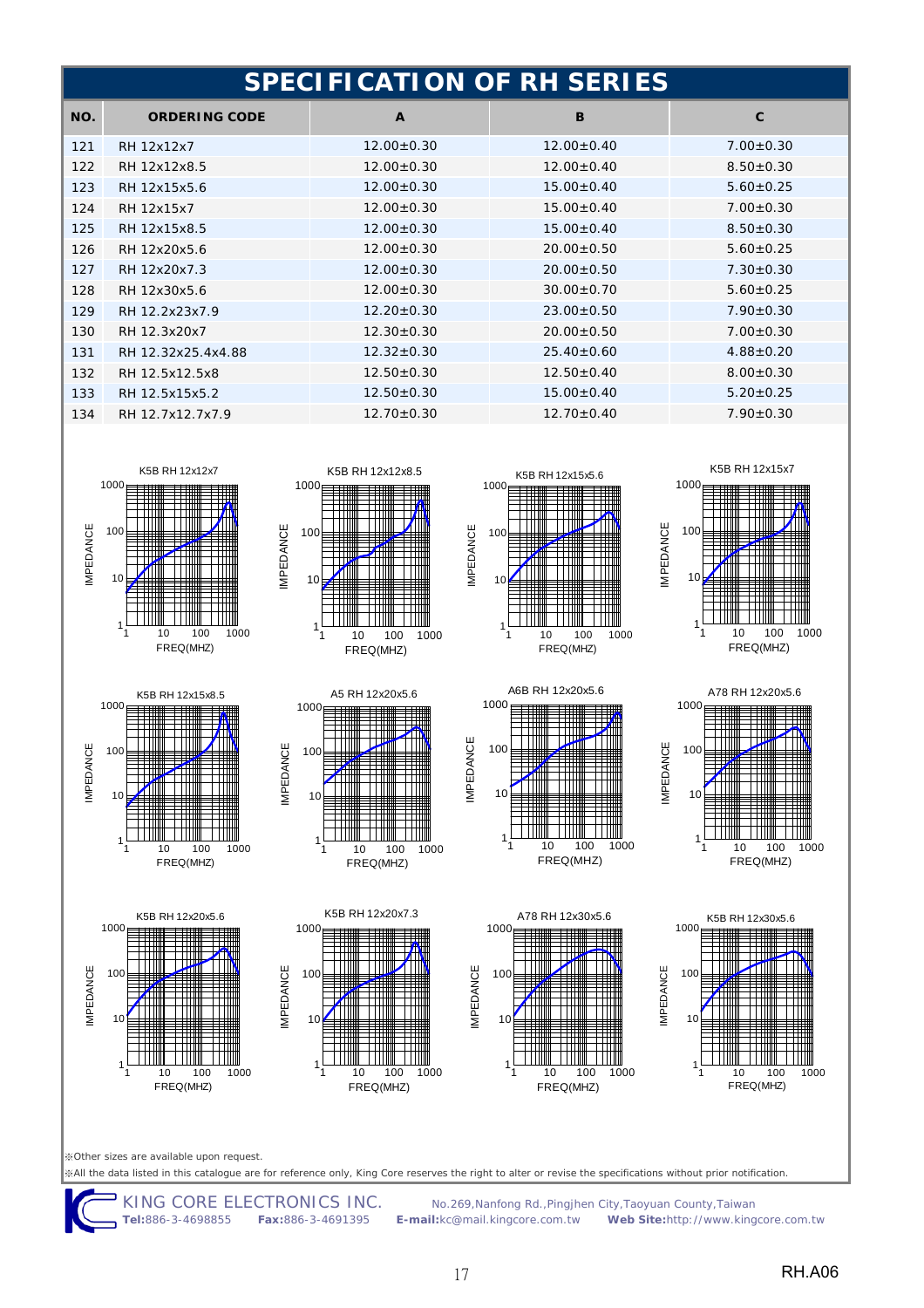

















※Other sizes are available upon request.

※All the data listed in this catalogue are for reference only, King Core reserves the right to alter or revise the specifications without prior notification.

KING CORE ELECTRONICS INC.No.269,Nanfong Rd.,Pingjhen City,Taoyuan County,Taiwan **Tel:**886-35 Web Site:http://www.kingcore.com.tw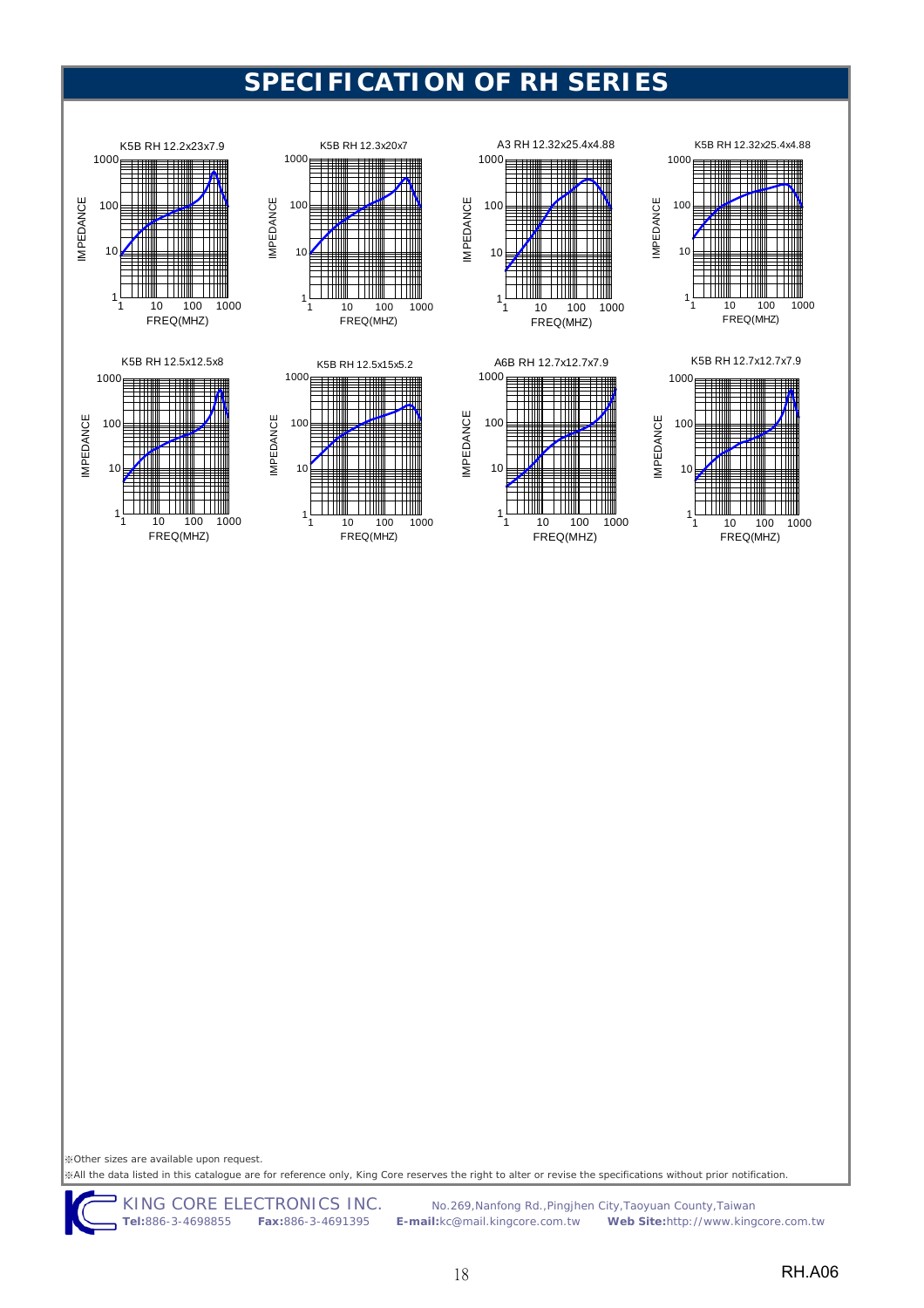|     | SPECIFICATION OF RH SERIES |                  |                  |                 |  |
|-----|----------------------------|------------------|------------------|-----------------|--|
| NO. | <b>ORDERING CODE</b>       | $\mathbf{A}$     | B                | C               |  |
| 135 | RH 14x15x9                 | $14.00 \pm 0.40$ | $15.00 \pm 0.40$ | $9.00 \pm 0.30$ |  |
| 136 | RH 14.2x15x6.35            | $14.20 \pm 0.40$ | $15.00+0.40$     | $6.35 \pm 0.30$ |  |
| 137 | RH 14.2x15x7               | $14.20 \pm 0.40$ | $15.00+0.40$     | $7.00 + 0.30$   |  |
| 138 | RH 14.2x15x8               | $14.20 \pm 0.40$ | $15.00 + 0.40$   | $8.00 \pm 0.30$ |  |
| 139 | RH 14.2x18x6.35            | $14.20 \pm 0.40$ | $18.00+0.40$     | $6.35 \pm 0.30$ |  |
| 140 | RH 14.2x23.5x7             | $14.20 \pm 0.40$ | $23.50+0.50$     | $7.00 + 0.30$   |  |
| 141 | RH 14.2x28.5x6.35          | $14.20 \pm 0.40$ | $28.50+0.60$     | $6.35 \pm 0.30$ |  |
| 142 | RH 14.2x28.5x7             | $14.20 \pm 0.40$ | $28.50 \pm 0.60$ | $7.00 \pm 0.30$ |  |
| 143 | RH 14.2x28.5x8             | $14.20 \pm 0.40$ | $28.50+0.60$     | $8.00 + 0.30$   |  |
| 144 | RH 14.99x19x6.99           | $14.99 \pm 0.40$ | $19.00 \pm 0.40$ | $6.99 \pm 0.30$ |  |
| 145 | RH 14.99x27.94x6.99        | $14.99 \pm 0.40$ | $27.94 \pm 0.60$ | $6.99 \pm 0.30$ |  |



K5B RH 14.2x15x8

10 100 1000 FREQ(MHZ)

A6B RH 14.2x28.5x6.35

10 100 1000 FREQ(MHZ)

1

1

10

100

IMPEDANCE

**IMPEDANCE** 

1000

 $1<sub>0</sub>$ 

100

IMPEDANCE

**IMPEDANCE** 

1000



K5B RH 14.2x18x6.35









1 10 100 1000 FREQ(MHZ)

Ш

K5B RH 14.2x23.5x7

1

10

100

IMPEDANCE

**IMPEDANCE** 

1000





※All the data listed in this catalogue are for reference only, King Core reserves the right to alter or revise the specifications without prior notification.

10 100 1000 FREQ(MHZ)

K5B RH 14.2x28.5x6.35

10 100 1000 FREQ(MHZ)

Ш

1

 $10$ 

100

IMPEDANCE

**IMPEDANCE** 

1000

1

Ш

 $1<sub>0</sub>$ 

100

IMPEDANCE

**IMPEDANCE** 

1000

**Tel:**886-3-4698855 **Fax:**886-3-4691395 **E-mail:**kc@mail.kingcore.com.tw **Web Site:**http://www.kingcore.com.tw

No.269, Nanfong Rd., Pingjhen City, Taoyuan County, Taiwan<br>**il:**kc@mail.kingcore.com.tw **Web Site:**http://www.kingcore.com.tw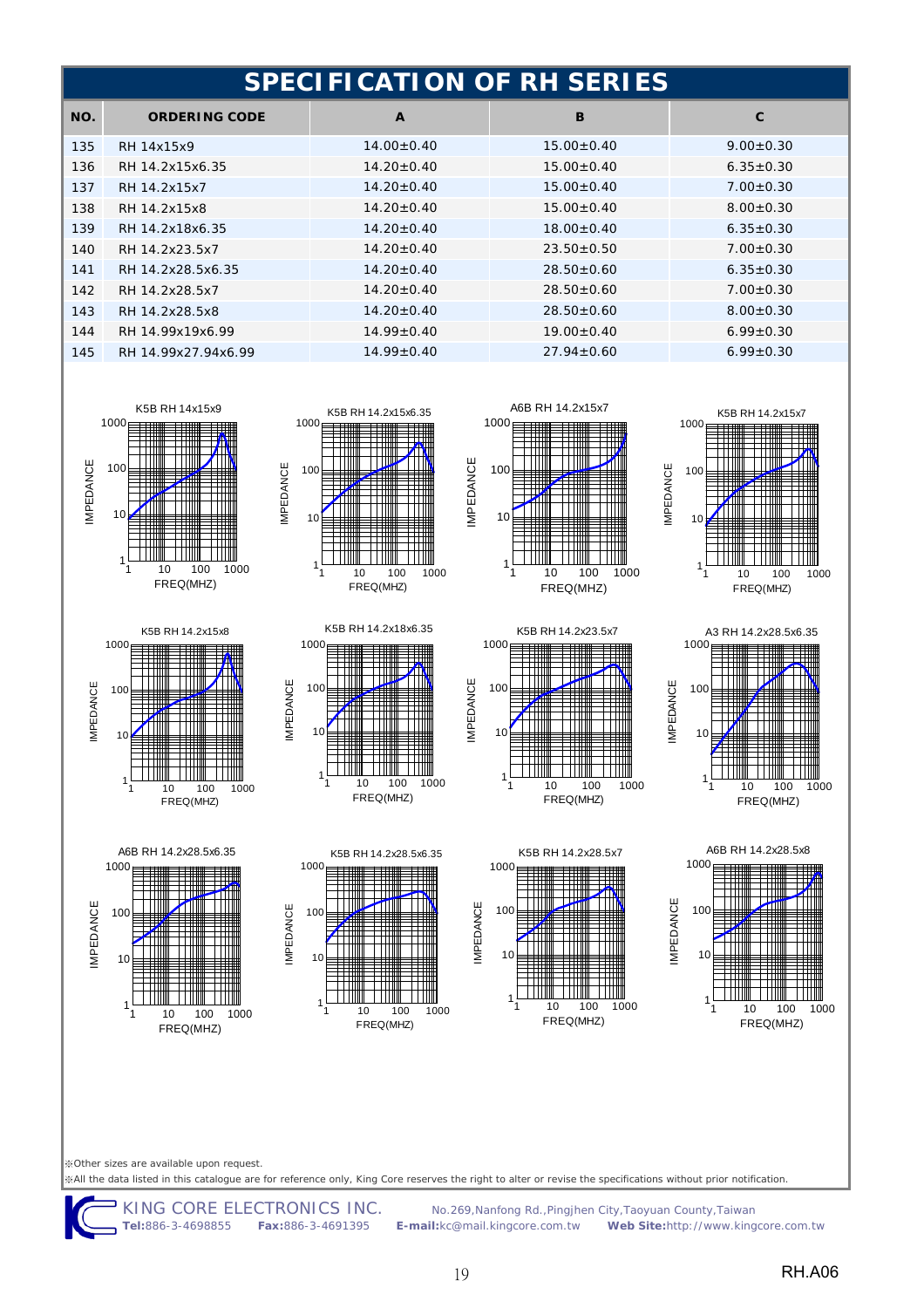







※Other sizes are available upon request. ※All the data listed in this catalogue are for reference only, King Core reserves the right to alter or revise the specifications without prior notification.

KING CORE ELECTRONICS INC. No.269, Nanfong Rd., Pingjhen City, Taoyuan County, Taiwan<br>Tel:886-3-4698855 Fax:886-3-4691395 E-mail:kc@mail.kingcore.com.tw Web Site:http://www.king **Tel:**886-3-4698855 **Fax:**886-3-4691395 **E-mail:**kc@mail.kingcore.com.tw **Web Site:**http://www.kingcore.com.tw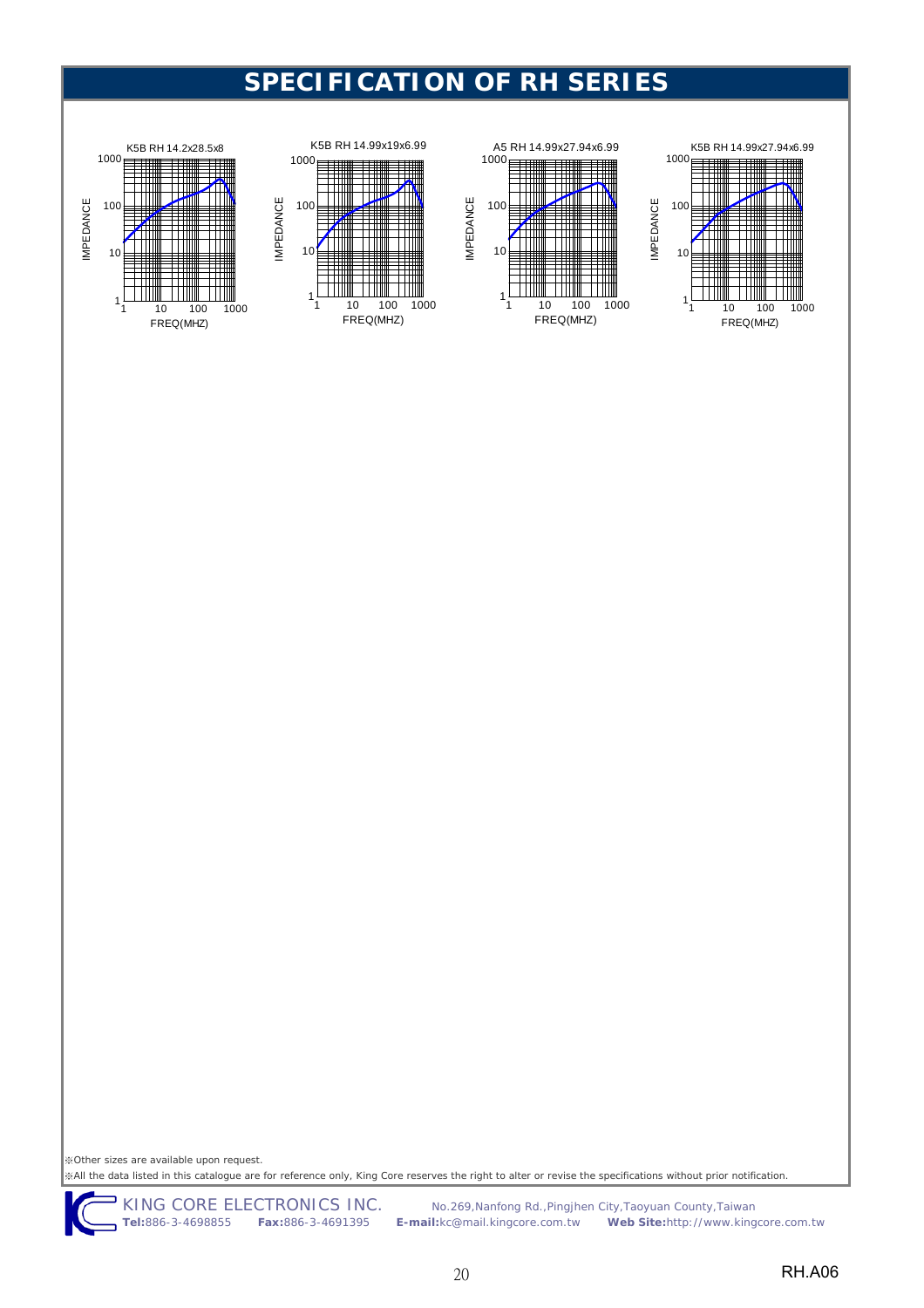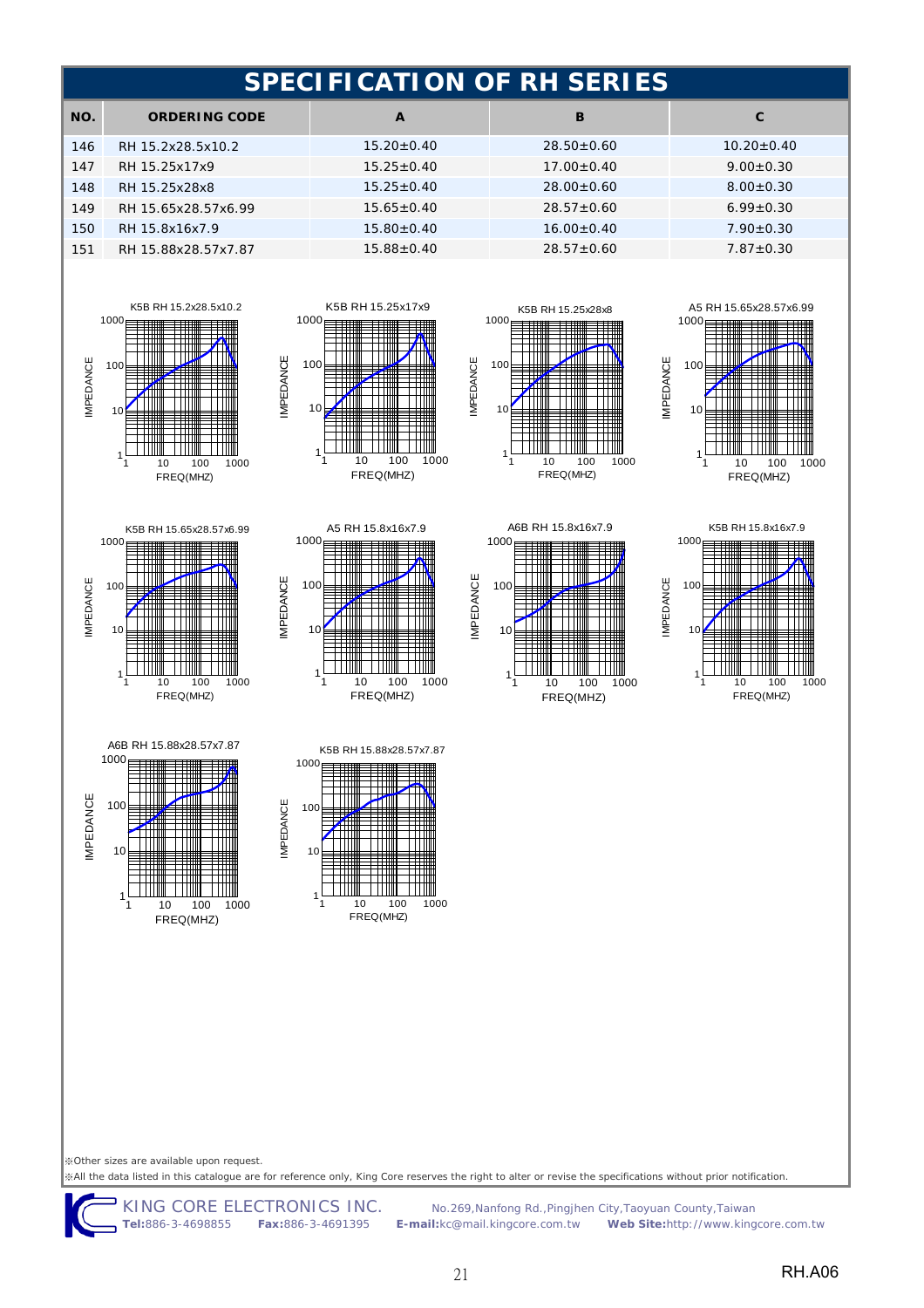|     | <b>SPECIFICATION OF RH SERIES</b> |                  |                  |                 |  |
|-----|-----------------------------------|------------------|------------------|-----------------|--|
| NO. | <b>ORDERING CODE</b>              | $\mathbf{A}$     | B                | $\mathbf{C}$    |  |
| 152 | RH 16x16x8                        | $16.00 \pm 0.40$ | $16.00 \pm 0.40$ | $8.00 + 0.30$   |  |
| 153 | RH 16x17x9                        | $16.00 \pm 0.40$ | $17.00 \pm 0.40$ | $9.00 \pm 0.30$ |  |
| 154 | RH 16x17.5x4.3                    | $16.00 \pm 0.40$ | $17.50 \pm 0.40$ | $4.30 \pm 0.20$ |  |
| 155 | RH 16x20x7                        | $16.00+0.40$     | $20.00 \pm 0.50$ | $7.00 \pm 0.30$ |  |
| 156 | RH 16x20x9                        | $16.00 \pm 0.40$ | $20.00+0.50$     | $9.00 \pm 0.30$ |  |
| 157 | RH 16x28x7                        | $16.00 \pm 0.40$ | $28.00+0.60$     | $7.00 \pm 0.30$ |  |
| 158 | RH 16x28x9                        | $16.00 \pm 0.40$ | $28.00 \pm 0.60$ | $9.00 \pm 0.30$ |  |
| 159 | RH 16x28x10                       | $16.00+0.40$     | $28.00+0.60$     | $10.00 + 0.40$  |  |
| 160 | RH 16x28.5x9                      | $16.00 \pm 0.40$ | $28.50 \pm 0.60$ | $9.00 \pm 0.30$ |  |
|     |                                   |                  |                  |                 |  |









1000

10000

A6B RH 16x17x9

Ħ

ĦĦ





1000<sub>F</sub>



K5B RH 16x17.5x4.3

M



₩

1

10

100

IMPEDANCE

**IMPEDANCE** 

IMPEDANCE

**IMPEDANCE** 





IMPEDANCE

**IMPEDANCE** 

※All the data listed in this catalogue are for reference only, King Core reserves the right to alter or revise the specifications without prior notification. ※Other sizes are available upon request.

1

KING CORE ELECTRONICS INC.No.269,Nanfong Rd.,Pingjhen City,Taoyuan County,Taiwan **Tel:**886-3-4698855 **Fax:**886-3-4691395 **E-mail:**kc@mail.kingcore.com.tw **Web Site:**http://www.kingcore.com.tw

22 RH.A06

10 100 1000 FREQ(MHZ)

TIIII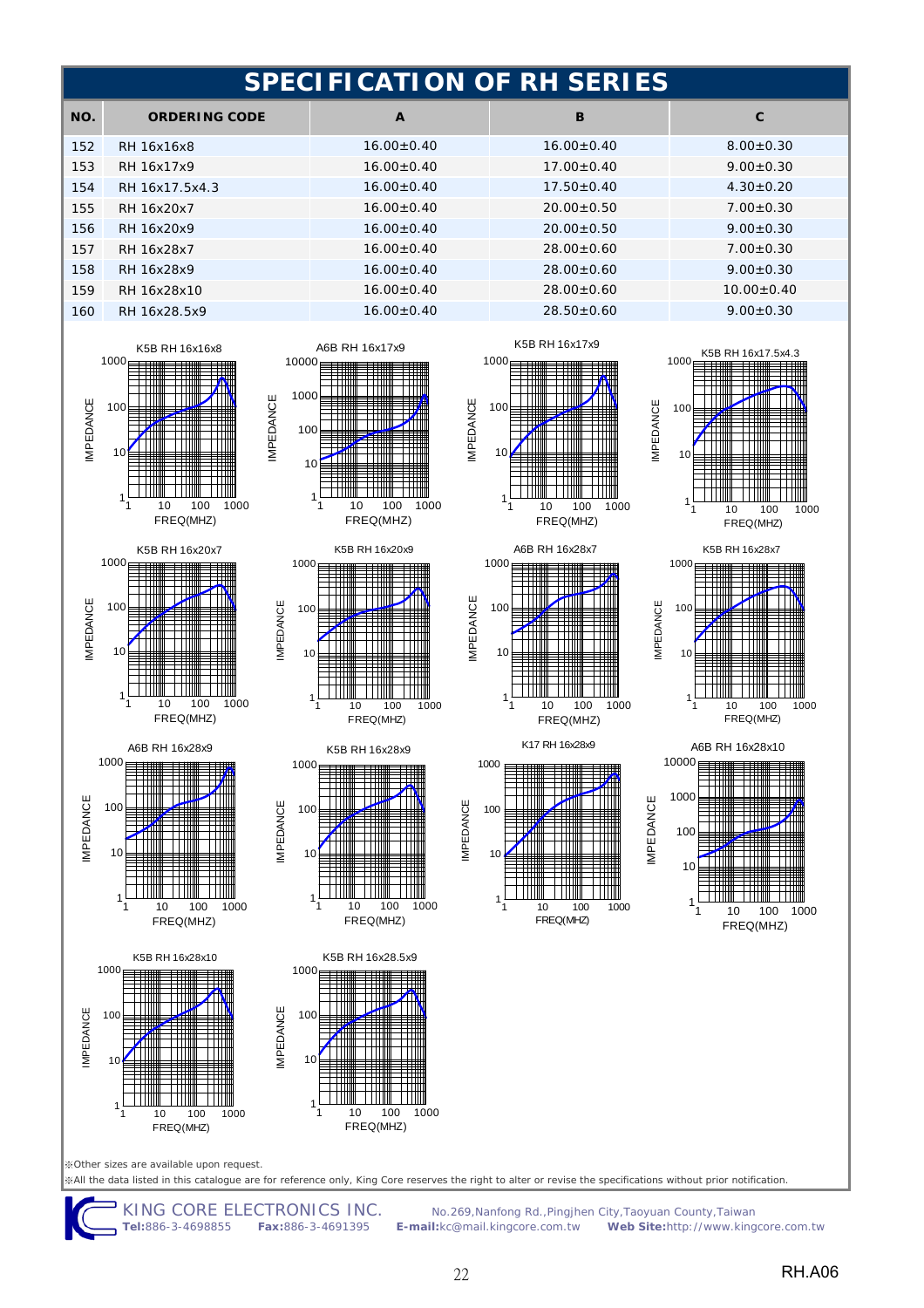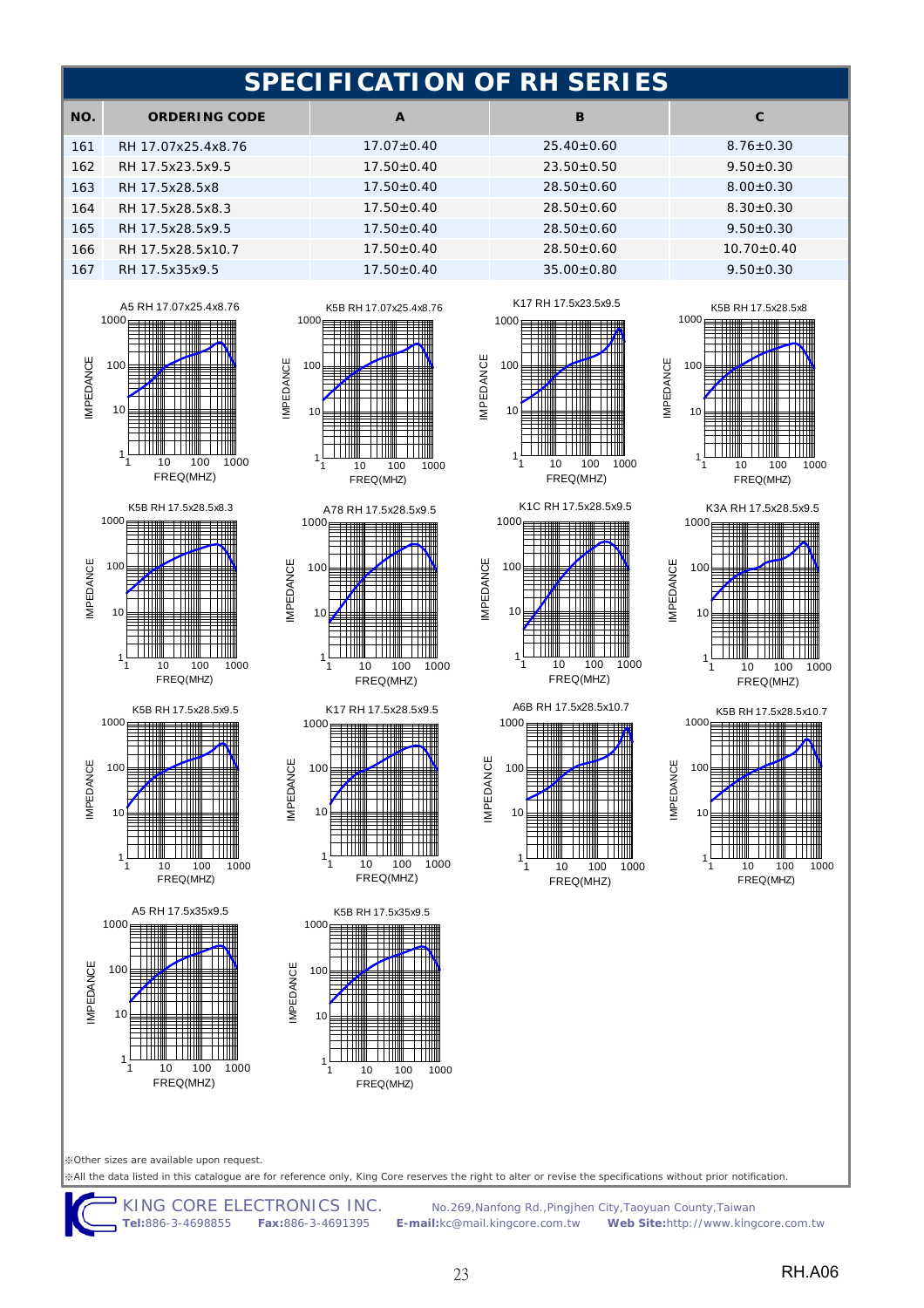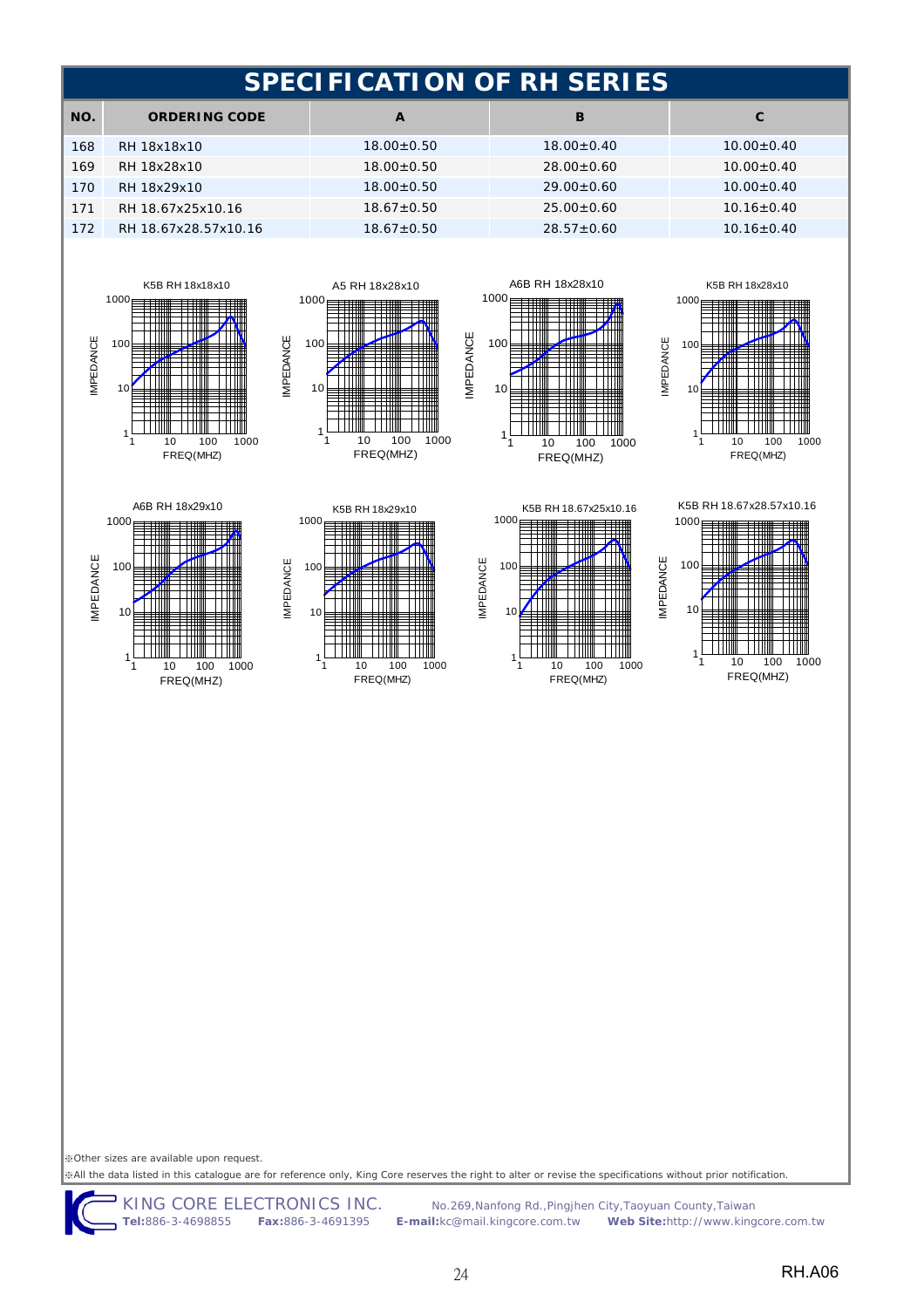| SPECIFICATION OF RH SERIES |                      |                  |                  |                  |
|----------------------------|----------------------|------------------|------------------|------------------|
| NO.                        | <b>ORDERING CODE</b> | A                | B                | C.               |
| 173                        | RH 19x29x13          | $19.00 \pm 0.50$ | $29.00+0.60$     | $13.00 \pm 0.40$ |
| 174                        | RH 19x31.5x5.8       | $19.00 \pm 0.50$ | $31.50+0.70$     | $5.80 \pm 0.25$  |
| 175                        | RH 19x35x5.8         | $19.00+0.50$     | $35.00 + 0.80$   | $5.80 + 0.25$    |
| 176                        | RH 19x35x6.3         | $19.00 \pm 0.50$ | $35.00 \pm 0.80$ | $6.30 \pm 0.30$  |









※Other sizes are available upon request. ※All the data listed in this catalogue are for reference only, King Core reserves the right to alter or revise the specifications without prior notification.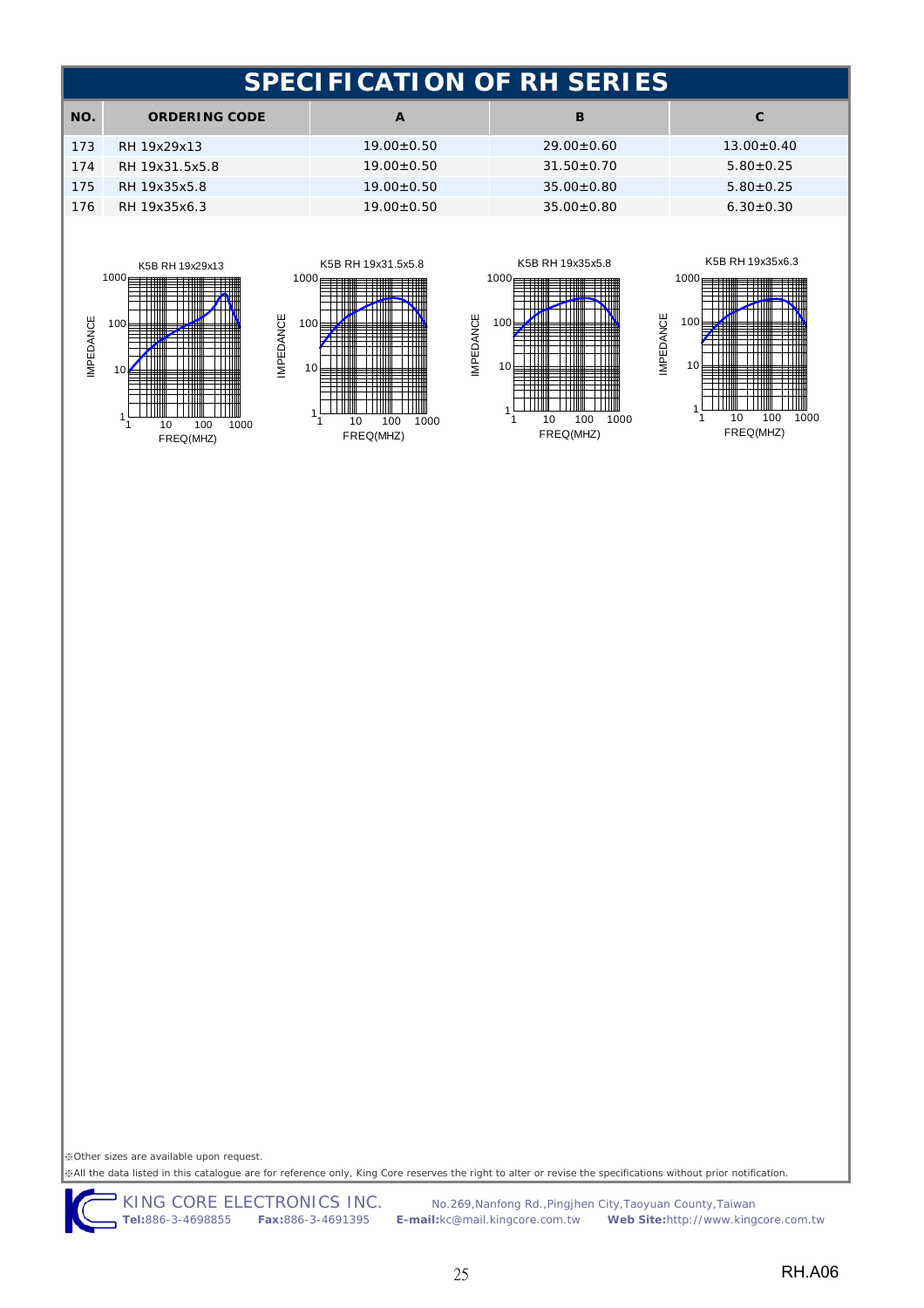| <b>SPECIFICATION OF RH SERIES</b>                                                                                                                                                                                                                         |                                          |                           |                  |                  |  |  |  |  |
|-----------------------------------------------------------------------------------------------------------------------------------------------------------------------------------------------------------------------------------------------------------|------------------------------------------|---------------------------|------------------|------------------|--|--|--|--|
| NO.                                                                                                                                                                                                                                                       | <b>ORDERING CODE</b>                     | $\boldsymbol{\mathsf{A}}$ | $\, {\bf B}$     | $\mathbf{C}$     |  |  |  |  |
| 177                                                                                                                                                                                                                                                       | RH 20x28.25x14.5                         | $20.00 \pm 0.60$          | $28.25 \pm 0.60$ | $14.50 \pm 0.50$ |  |  |  |  |
|                                                                                                                                                                                                                                                           |                                          |                           |                  |                  |  |  |  |  |
|                                                                                                                                                                                                                                                           | K5B RH 20x28.25x14.5<br>1000             |                           |                  |                  |  |  |  |  |
|                                                                                                                                                                                                                                                           |                                          |                           |                  |                  |  |  |  |  |
|                                                                                                                                                                                                                                                           | 100                                      |                           |                  |                  |  |  |  |  |
| <b>IMPEDANCE</b>                                                                                                                                                                                                                                          | 10                                       |                           |                  |                  |  |  |  |  |
|                                                                                                                                                                                                                                                           |                                          |                           |                  |                  |  |  |  |  |
|                                                                                                                                                                                                                                                           | $\mathbf{1}$<br>100<br>1000<br>10<br>1   |                           |                  |                  |  |  |  |  |
|                                                                                                                                                                                                                                                           | FREQ(MHZ)                                |                           |                  |                  |  |  |  |  |
|                                                                                                                                                                                                                                                           |                                          |                           |                  |                  |  |  |  |  |
|                                                                                                                                                                                                                                                           |                                          |                           |                  |                  |  |  |  |  |
|                                                                                                                                                                                                                                                           |                                          |                           |                  |                  |  |  |  |  |
|                                                                                                                                                                                                                                                           |                                          |                           |                  |                  |  |  |  |  |
|                                                                                                                                                                                                                                                           |                                          |                           |                  |                  |  |  |  |  |
|                                                                                                                                                                                                                                                           |                                          |                           |                  |                  |  |  |  |  |
|                                                                                                                                                                                                                                                           |                                          |                           |                  |                  |  |  |  |  |
|                                                                                                                                                                                                                                                           |                                          |                           |                  |                  |  |  |  |  |
|                                                                                                                                                                                                                                                           |                                          |                           |                  |                  |  |  |  |  |
|                                                                                                                                                                                                                                                           |                                          |                           |                  |                  |  |  |  |  |
|                                                                                                                                                                                                                                                           |                                          |                           |                  |                  |  |  |  |  |
|                                                                                                                                                                                                                                                           |                                          |                           |                  |                  |  |  |  |  |
|                                                                                                                                                                                                                                                           |                                          |                           |                  |                  |  |  |  |  |
|                                                                                                                                                                                                                                                           |                                          |                           |                  |                  |  |  |  |  |
|                                                                                                                                                                                                                                                           |                                          |                           |                  |                  |  |  |  |  |
|                                                                                                                                                                                                                                                           |                                          |                           |                  |                  |  |  |  |  |
|                                                                                                                                                                                                                                                           |                                          |                           |                  |                  |  |  |  |  |
|                                                                                                                                                                                                                                                           |                                          |                           |                  |                  |  |  |  |  |
|                                                                                                                                                                                                                                                           |                                          |                           |                  |                  |  |  |  |  |
|                                                                                                                                                                                                                                                           |                                          |                           |                  |                  |  |  |  |  |
|                                                                                                                                                                                                                                                           |                                          |                           |                  |                  |  |  |  |  |
|                                                                                                                                                                                                                                                           |                                          |                           |                  |                  |  |  |  |  |
|                                                                                                                                                                                                                                                           |                                          |                           |                  |                  |  |  |  |  |
|                                                                                                                                                                                                                                                           |                                          |                           |                  |                  |  |  |  |  |
|                                                                                                                                                                                                                                                           |                                          |                           |                  |                  |  |  |  |  |
|                                                                                                                                                                                                                                                           | ※Other sizes are available upon request. |                           |                  |                  |  |  |  |  |
| ※All the data listed in this catalogue are for reference only, King Core reserves the right to alter or revise the specifications without prior notification.<br>KING CORE ELECTRONICS INC.<br>No.269, Nanfong Rd., Pingjhen City, Taoyuan County, Taiwan |                                          |                           |                  |                  |  |  |  |  |

26 RH.A06

**Tel:**886-3-4698855 **Fax:**886-3-4691395 **E-mail:**kc@mail.kingcore.com.tw **Web Site:**http://www.kingcore.com.tw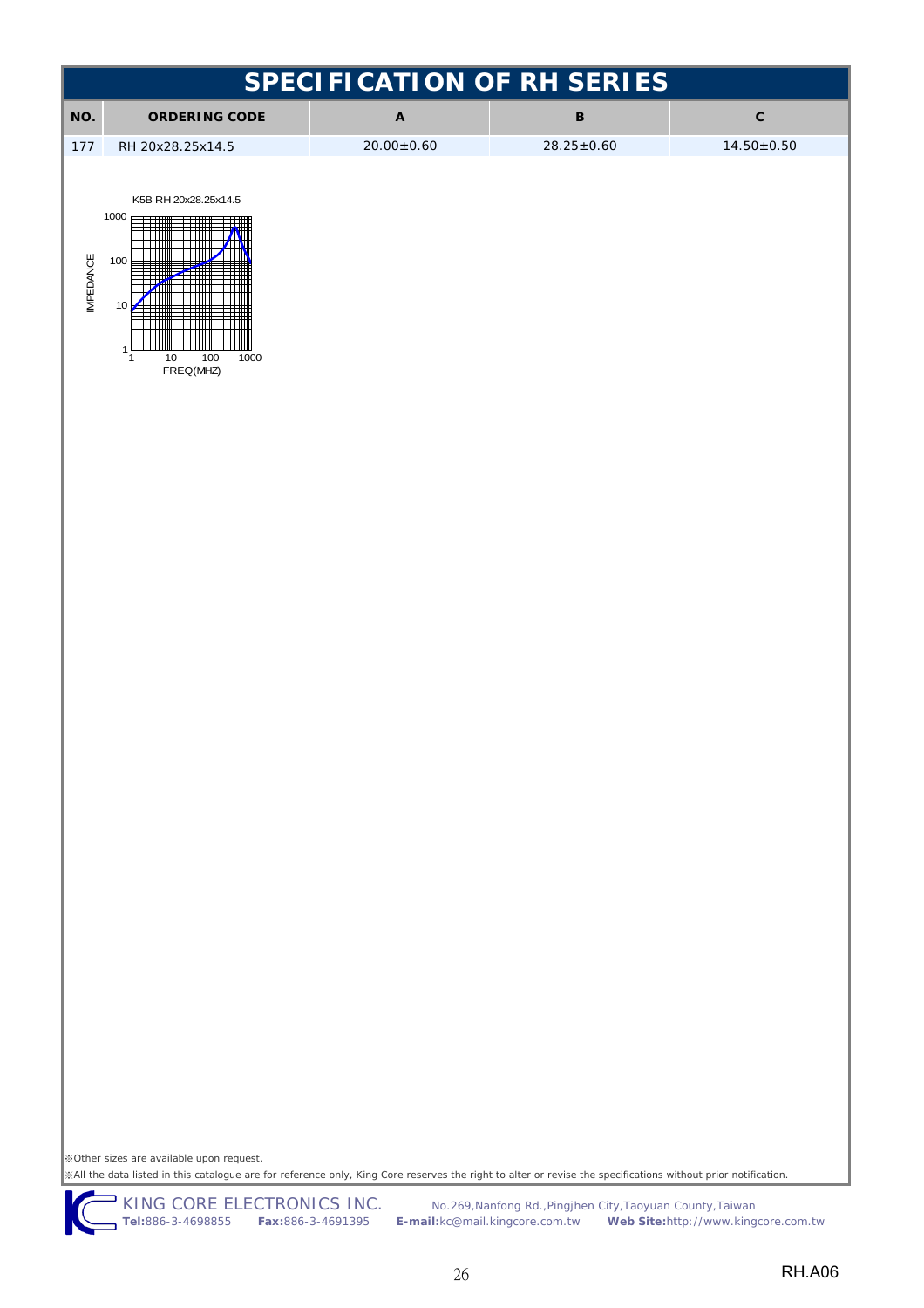

※All the data listed in this catalogue are for reference only, King Core reserves the right to alter or revise the specifications without prior notification. ※Other sizes are available upon request.

KING CORE ELECTRONICS INC. No.269, Nanfong Rd., Pingjhen City, Taoyuan County, Taiwan

**Tel:**886-3-4698855 **Fax:**886-3-4691395 **E-mail:**kc@mail.kingcore.com.tw **Web Site:**http://www.kingcore.com.tw